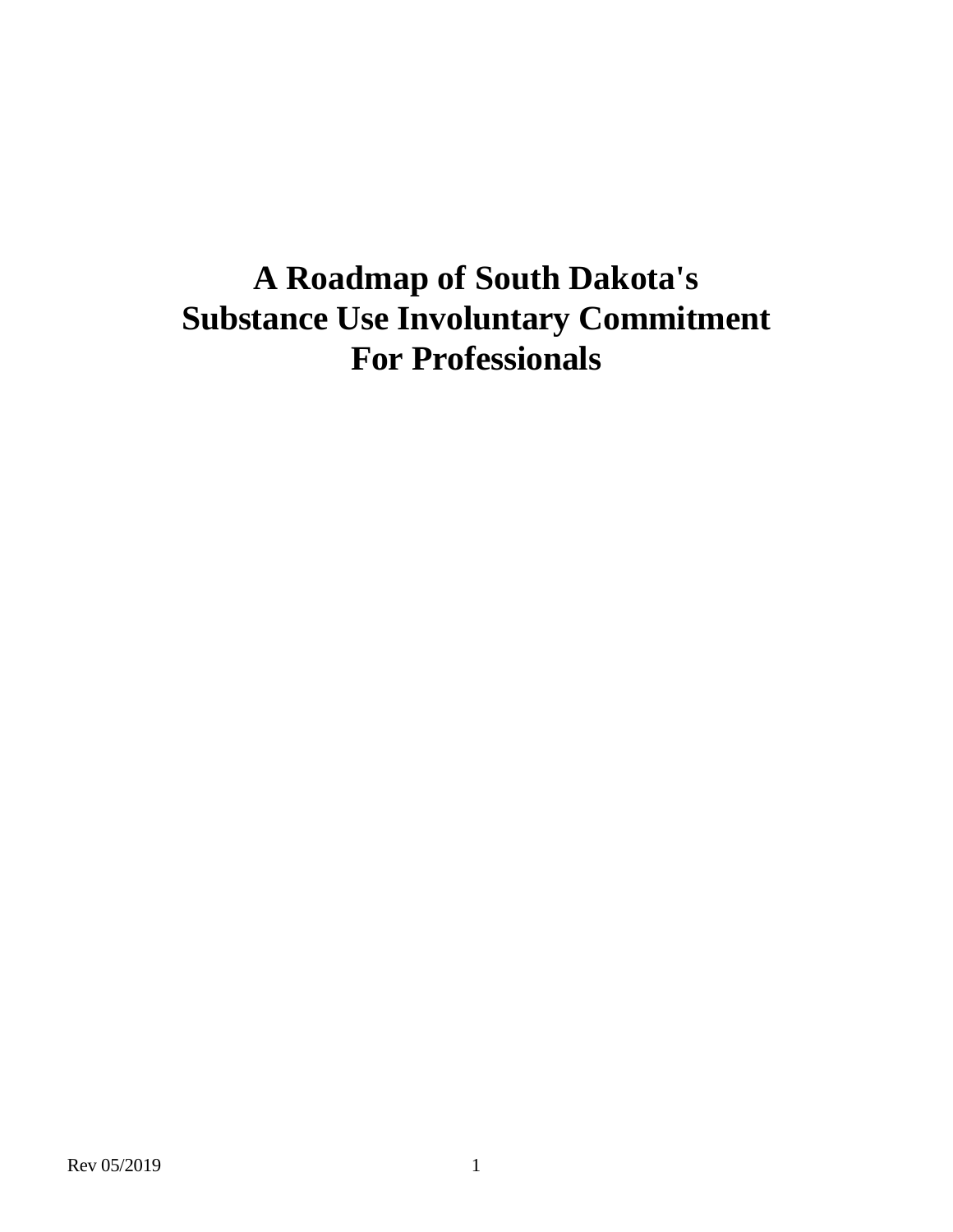# **TABLE OF CONTENTS**

# Page

# **PART I OVERVIEW**

|                    | A. Purpose of manual<br><b>B.</b> Definitions<br>C. Limitations<br>D. Persons who may be committed<br>E. Commitment laws<br>F.<br>Types of facilities | 5<br>5<br>6<br>6<br>$\overline{7}$<br>$\overline{7}$ |
|--------------------|-------------------------------------------------------------------------------------------------------------------------------------------------------|------------------------------------------------------|
| <b>PART II</b>     | PROTECTIVE CUSTODY OF CLEARLY DANGEROUS<br><b>INTOXICATED OR INCAPACITATED PERSONS</b>                                                                | 8                                                    |
| STEP <sub>1</sub>  | PROTECTIVE CUSTODY                                                                                                                                    |                                                      |
|                    | A. Who may act                                                                                                                                        | 8                                                    |
| STEP <sub>2</sub>  | <b>COMMITMENT OR DETAINMENT</b>                                                                                                                       |                                                      |
|                    | A. Appropriate Commitment<br>B. When Commitment Criteria is not Determined<br>C. Further detainment                                                   | 9<br>9<br>9                                          |
| STEP <sub>3</sub>  | <b>DISCHARGE OR RELEASE</b>                                                                                                                           |                                                      |
|                    | A. Discharge<br>Release<br><b>B.</b>                                                                                                                  | 10<br>10                                             |
|                    | Flowchart of protective custody process                                                                                                               | 11                                                   |
| <b>PART</b><br>III | <b>EMERGENCY COMMITMENT OF INTOXICATED OR</b><br><b>INCAPACITATED PERSONS, OR PREGNANT SUBSTANCE</b><br><b>USERS</b>                                  | 12                                                   |
| STEP <sub>1</sub>  | APPLICATION FOR EMERGENCY COMMITMENT                                                                                                                  |                                                      |
|                    | A. Who may apply<br>B. Where to apply<br>C. Reason for commitment                                                                                     | 13<br>13<br>13                                       |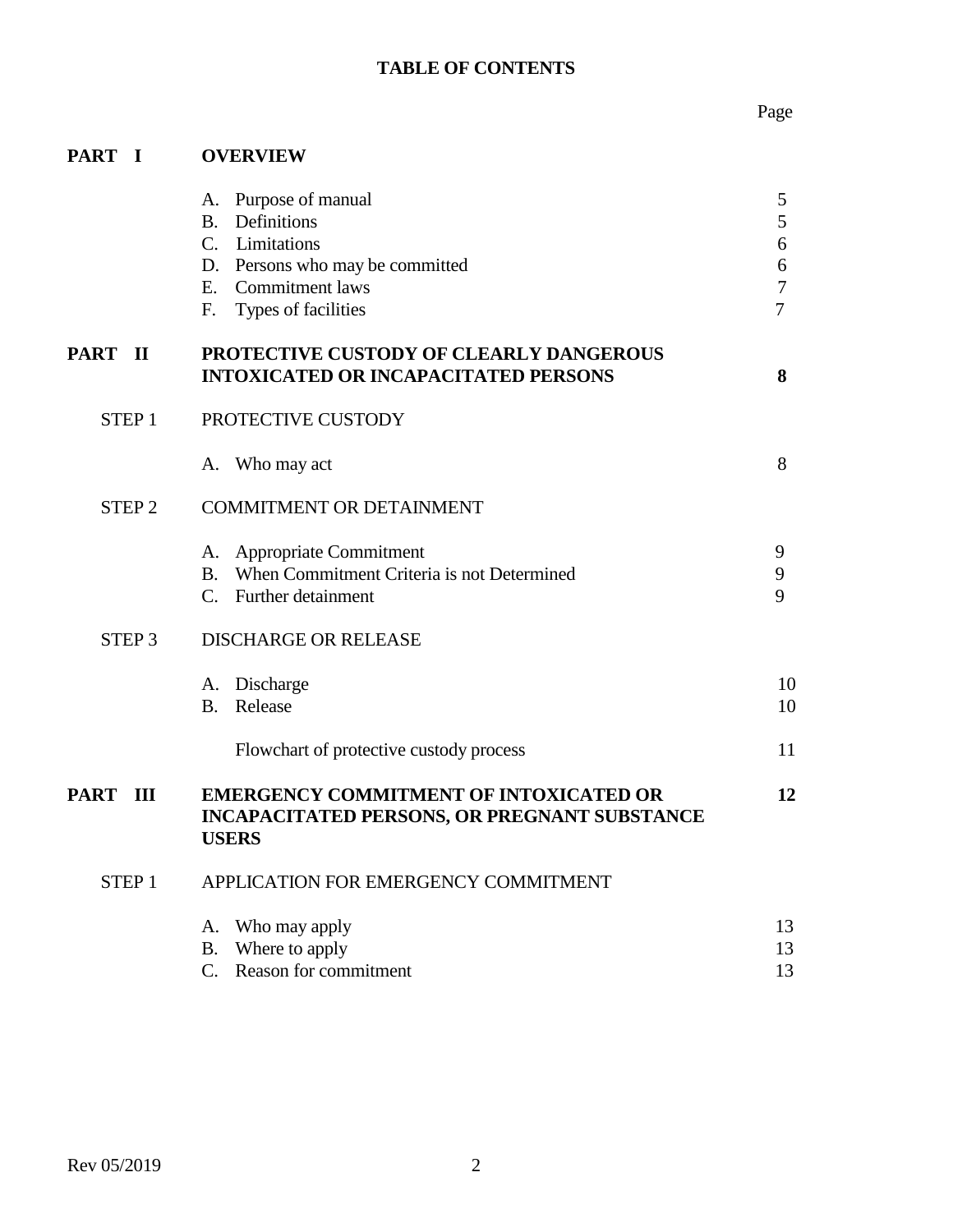# STEP 2 THE EMERGENCY COMMITMENT

|                   | A. Refusal of the application<br>Acceptance of the application<br>B.<br>C. Transportation | 14<br>14<br>15 |
|-------------------|-------------------------------------------------------------------------------------------|----------------|
|                   | D. Payment for treatment                                                                  | 15             |
|                   | E. Length of commitment                                                                   | 15<br>15       |
|                   | Client rights<br>F.<br>G. Treatment                                                       | 16             |
| STEP <sub>3</sub> | DISCHARGE FROM EMERGENCY COMMITMENT                                                       |                |
|                   | A. Transfer to voluntary status                                                           | 16             |
|                   | Automatic discharge<br><b>B.</b>                                                          | 16             |
|                   | C. Involuntary commitment petition filed                                                  | 16             |
|                   | Flowchart of emergency commitment process                                                 | 17             |
| PART IV           | <b>INVOLUNTARY COMMITMENT</b>                                                             | 18             |
| STEP <sub>1</sub> | PETITION FOR INVOLUNTARY COMMITMENT                                                       |                |
|                   | A. Who may apply                                                                          | 19             |
|                   | B. Where to apply                                                                         | 19             |
|                   | C. Legal investigation and petition filed<br>D. Grounds for commitment                    | 19<br>19       |
|                   | E.<br>Physician and counselor's certificate credentials                                   | 20             |
|                   | Hearing<br>F.                                                                             | 20             |
| STEP <sub>2</sub> | JUDICIAL HEARING FOR INVOLUNTARY COMMITMENT                                               |                |
|                   | A. Right to counsel                                                                       | 21             |
|                   | Testimony<br>B.                                                                           | 21             |
|                   | C. Right to an examination                                                                | 21             |
| STEP <sub>3</sub> | THE INVOLUNTARY COMMITMENT                                                                |                |
|                   | A. Final determination                                                                    | 22             |
|                   | Length of commitment<br>B.                                                                | 23             |
|                   | $C_{\cdot}$<br>Transfer                                                                   | 23             |
|                   | Transportation<br>D.                                                                      | 23             |
|                   | Treatment plan<br>Е.<br>Violation of the commitment order<br>F.                           | 23<br>23       |
|                   | G. Discharge                                                                              | 23             |
|                   |                                                                                           |                |
| STEP <sub>4</sub> | INVOLUNTARY RECOMMITMENT                                                                  |                |
|                   | A. Who may file                                                                           | 24             |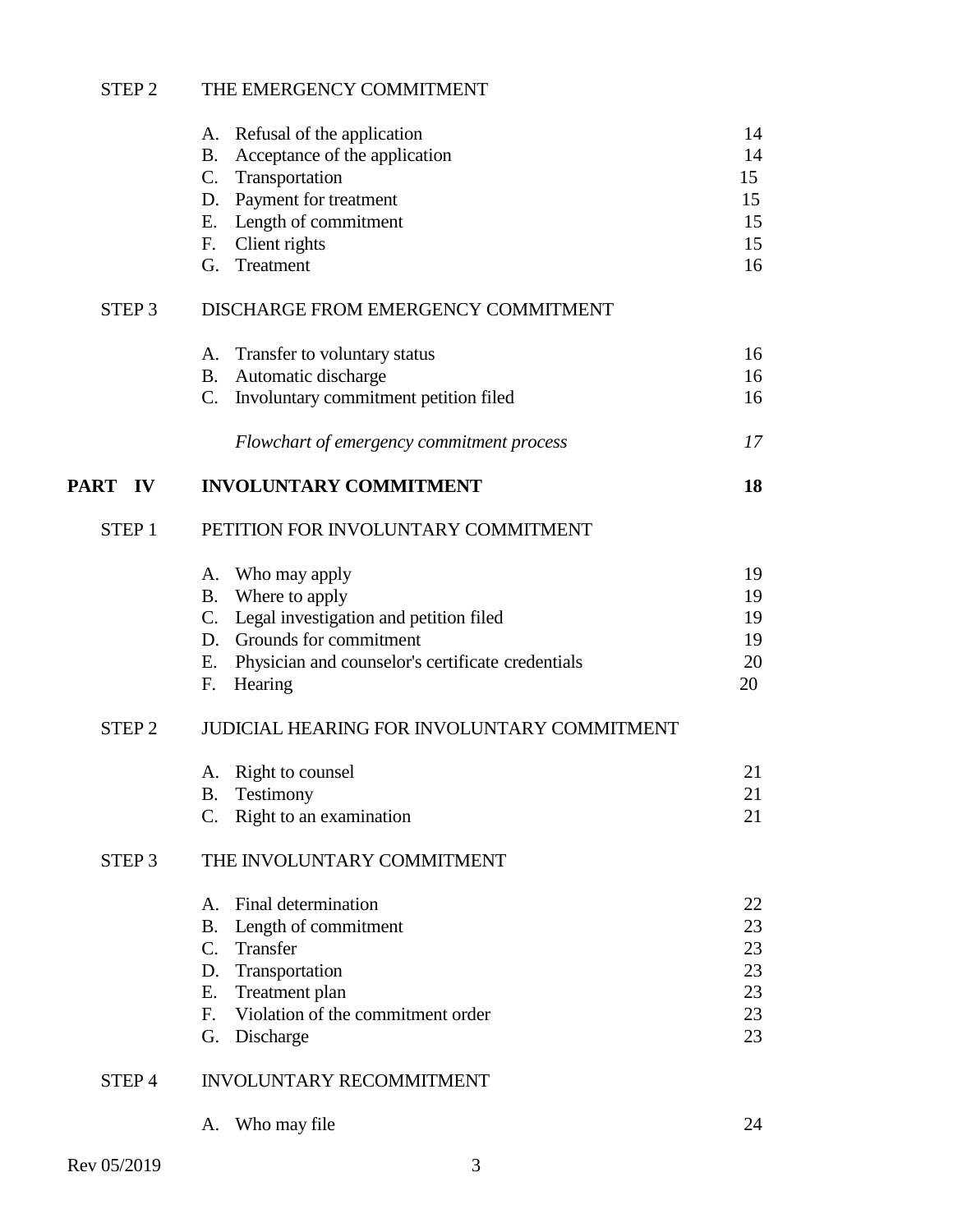|                   | B. Grounds for recommitment                          | 24 |
|-------------------|------------------------------------------------------|----|
|                   | C. Length of recommitment                            | 24 |
|                   | D. Physician and counselor's certificate credentials | 24 |
|                   | E. Recommitment proceedings                          | 24 |
| STEP <sub>5</sub> | DISCHARGE FROM INVOLUNTARY COMMITMENT                |    |
|                   | A. Discharge upon expiration of court order          | 25 |
|                   | Statutory conditions for early discharge<br>B.       | 25 |
|                   | Flowchart of involuntary commitment process          | 26 |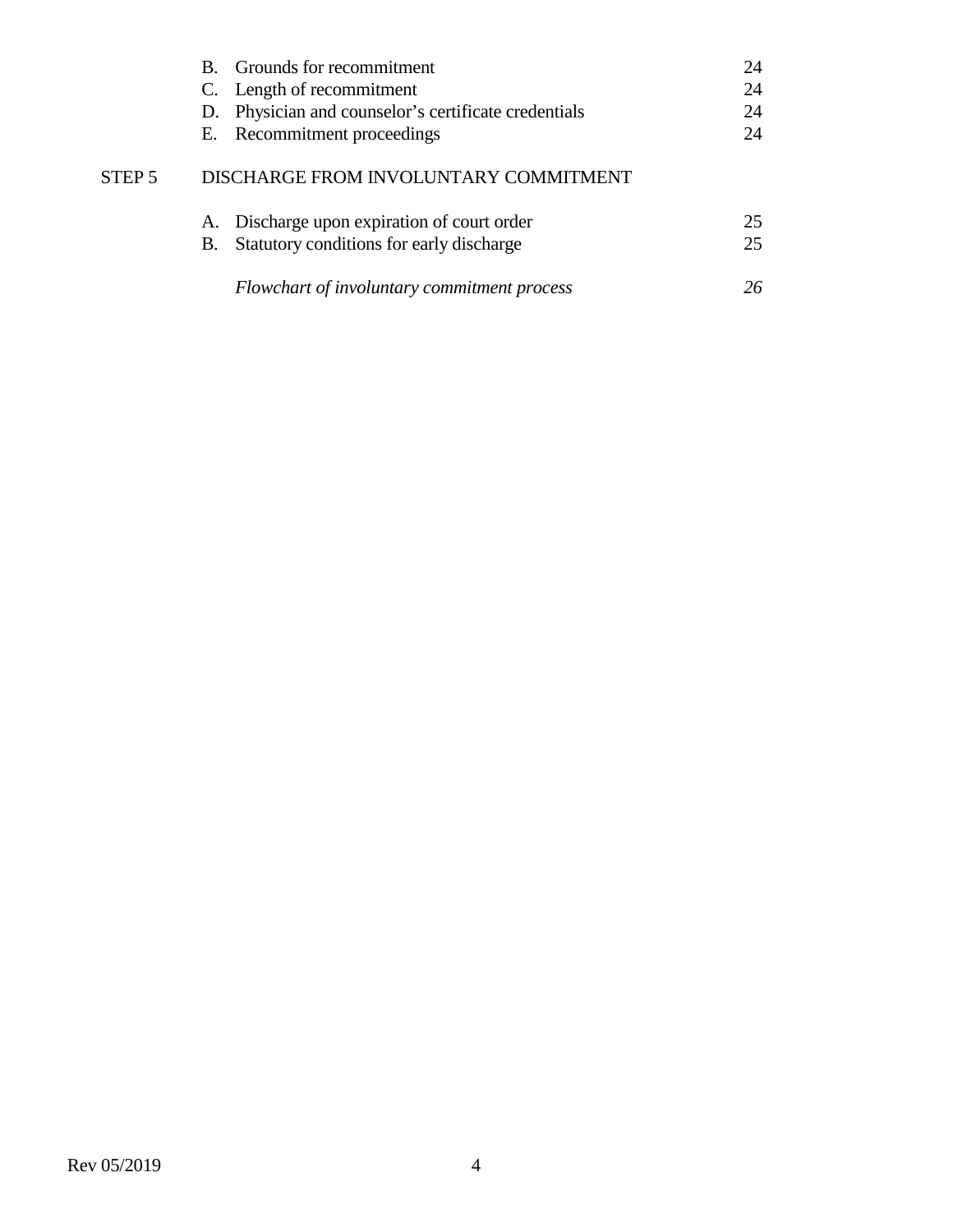#### **Overview**

#### **A. PURPOSE OF MANUAL**

This document is designed to assist administrators, law enforcement authorities, attorneys, judges and other interested parties who work with intoxicated, incapacitated, or pregnant substance using individuals. This document provides information concerning the procedural processes necessary for protective custody, emergency commitment and involuntary commitment of alcohol and drug users.

#### **B. DEFINITIONS**

**Accredited treatment facility** - a private or public agency meeting the standards prescribed in § 34-20A-27, or a private or public agency or facility surveyed and accredited or deemed by the Division of Behavioral Health.

**Addictions Counselor Trainee (ACT)-** a person who is employed on either a paid or voluntary basis at an addiction treatment agency. Trainees are required to be supervised by a Certified Addiction Counselor (CAC) or Licensed Addiction Counselor (LAC) throughout their entire recognition period as a Trainee. The ACT is a function of the Board of Addiction and Prevention Professionals (BAPP).

**Board of Addiction and Prevention Professionals (BAPP) -** Provides the credentialing of addiction and prevention professionals within generally accepted standards of professionalism and competence using valid and reliable examinations. More information can be found at <https://dss.sd.gov/licensingboards/bapp.aspx> .

**Certified Addictions Counselor (CAC)** - A CAC has met the requirements established by BAPP in both academic requirements and quality work experience and can perform the duties of an addiction counselor, including assessments and treatment.

**Community Mental Health Center (CMHC):** CMHC provides mental health services to both adults and youth. Services provided include screenings and assessments, case management, individual therapy, group therapy and crisis intervention. More information can be found at <https://dss.sd.gov/behavioralhealth/community/mentalhealth.aspx> .

**Department** - Department of Social Services (DSS)

**Designated prevention or treatment facility -** An accredited agency operating under the direction and control of the state, or providing services under this chapter, through a contract, with the division or treatment facilities operated by the federal government, which may be designated by the division without accreditation by the state

**Division -** Division of Behavioral Health (DBH) within DSS

**Drug user -** A person who habitually lacks self-control as to the use of controlled drugs or substances as defined in § 34-20B-3 to the extent that the person's health is substantially impaired or endangered or that the person's social or economic function is substantially disrupted**.**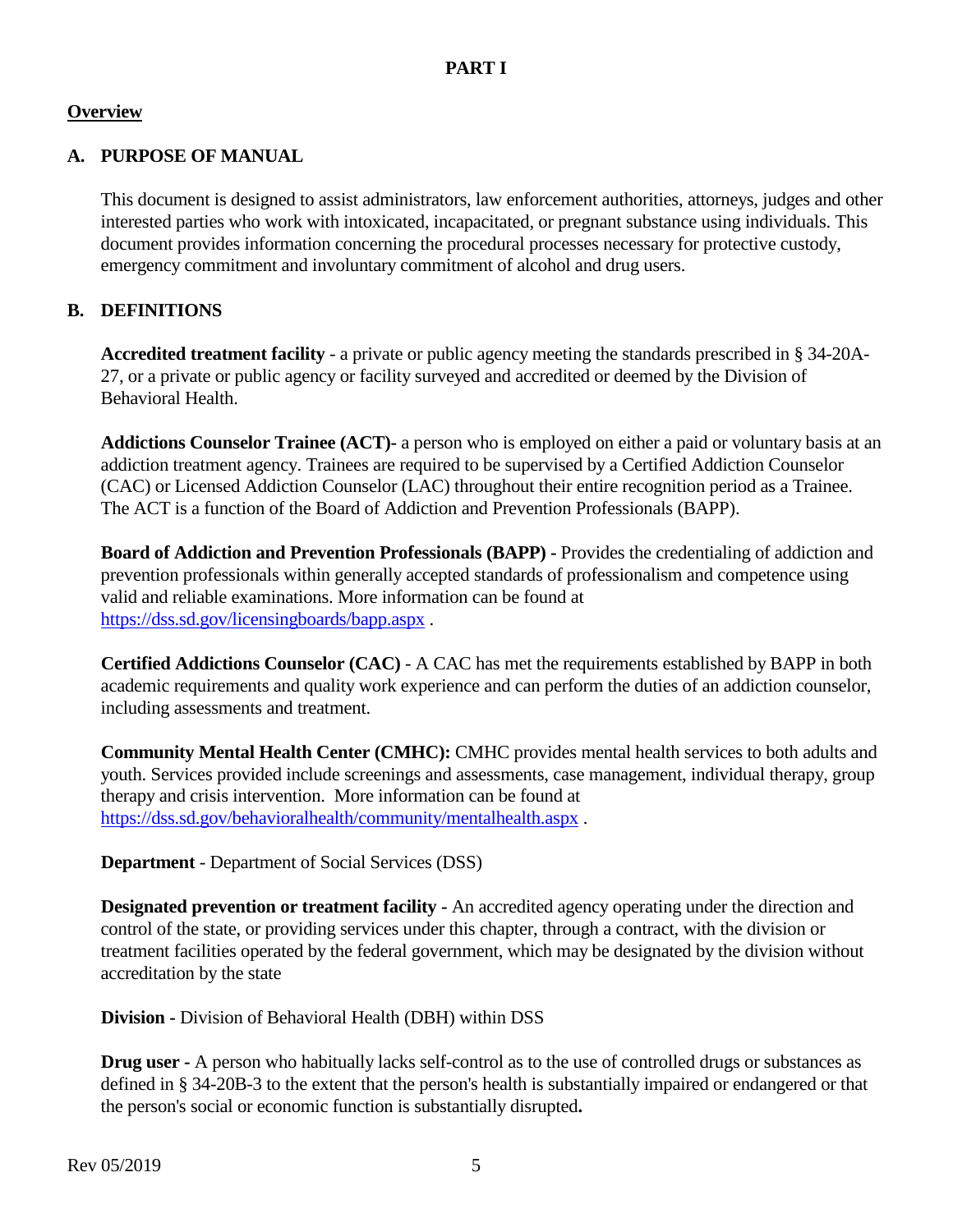**Incompetent person -** A person who has been determined incompetent by the circuit court.

**Licensed Addiction Counselor (LAC) –** A LAC has met the requirements established by BAPP in both academic requirements and quality work experience and can perform the duties of an addiction counselor, including assessments and treatment.

**Prevention** - Purposeful activities designed to promote personal growth of an individual and strengthen the aspects of the community environment which are supportive to the person in order to preclude, forestall, or impede the development of alcohol or other drug misuse and abuse.

**Secretary -** The Secretary of the Department of Social Services.

**Substance Use Disorder (SUD):** A SUD is a disease which occurs when the recurrent use of alcohol and/or drugs causes significant impairments may include health problems, disability and failure to meet major responsibilities at work, school or home.

**Substance Use Disorder (SUD) Treatment-** A broad range of emergency, outpatient, intermediate, and inpatient services and care, including a diagnostic evaluation, which may be extended to those persons experiencing problems as a result of the use of alcohol or other drugs.

# **C. LIMITATIONS**

Rather than prosecute an intoxicated, incapacitated, and/or pregnant substance using person, the state has attempted to utilize a continuum of treatment to promote substance use disorder (SUD) treatment. When an individual's usage reaches the point of "incapacitation" or the person attempts, threatens or inflicts physical harm on self or others, or is a pregnant substance using woman, a legal intervention is possible.

#### 1. USE OF AUXILIARY SUPPORT SERVICES:

a. Some clients may have multiple needs which are not, and in some cases, cannot be addressed by SUD treatment programs alone. The use of auxiliary services such as Rehabilitation Services, or other available community support functions, may be necessary. For some clients, the most beneficial intervention may be family involvement. Others may benefit from peer lead functions such as Alcoholics Anonymous, Smart Recovery or other like groups. A referral for an assessment at a community mental health center (CMHC) may also assist an individual as well in getting their co-occurring mental health issues addressed.

#### 2. WHAT DOES COMMITMENT MEAN:

a. Commitment under the South Dakota statute (SDCL 34-20A-63) is a time-limited period of SUD treatment. When clients are committed to treatment agencies, they are not "locked up", and the person retains all rights guaranteed by the constitution and state statutes.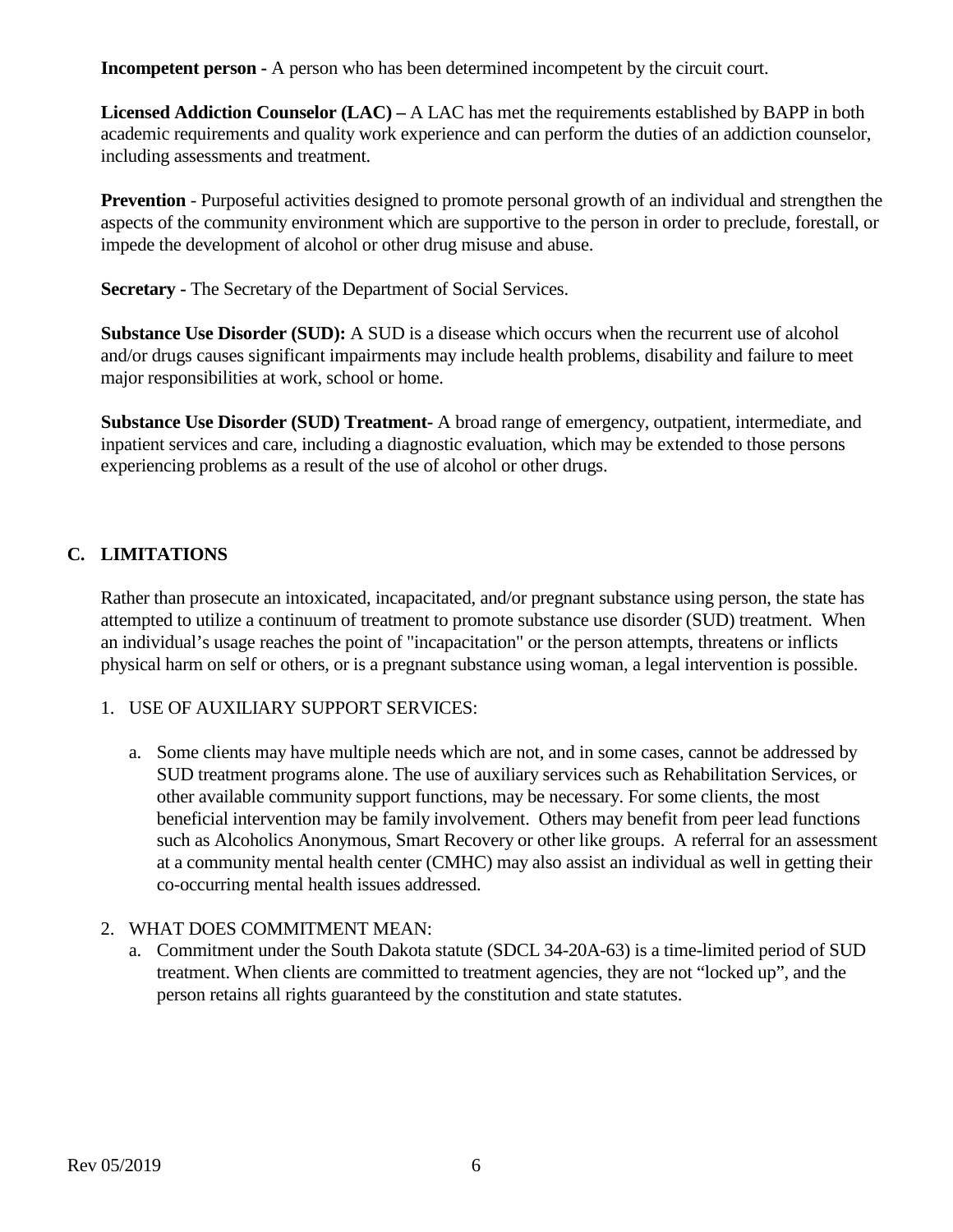# **D. PERSONS WHO MAY BE COMMITTED**

Not every person that drinks alcohol or uses drugs is eligible to be committed. In order to be committed, a person must be intoxicated, incapacitated, or be a pregnant substance using woman;

- An **intoxicated person** is a person who demonstrates diminished mental or physical capacity as a result of the use of alcohol or other drugs. (SDCL § 34-20A-2 (10))
- An **incapacitated person** is a person who, as a result of the use of alcohol or other drugs, is unconscious, or whose judgment is otherwise impaired that he or she is incapable of realizing and making a rational decision with respect to his or her need for treatment. (SDCL § 34-20A-2 (8))
- A **pregnant substance user** is a pregnant woman who lacks self-control with alcohol, controlled drugs, and/or illegal substances to the extent that the woman's health and/or the health of her unborn child is substantially impaired or endangered.

#### **E. COMMITMENT LAW**

#### **The emergency commitment statute (SDLC34-20A-63) provides the protection of children from prenatal exposure to alcohol and drugs. The involuntary commitment statute (SDLC34-20A-70) includes pregnant substance using women.**

Voluntary treatment is encouraged whenever possible. However, protective custody and emergency commitment may reduce the danger to a person who poses an immediate threat to the health and safety of themselves or others. In the case of individuals who need treatment but do not meet the criteria for emergency commitment or protective custody, involuntary commitment may be used.

**The Protective Custody Statute for intoxicated or incapacitated persons (SDCL §§ 34-20A-55) law states that "any person who appears intoxicated or incapacitated by the effects of alcohol or drugs, and is clearly dangerous to the health and safety of himself or herself or others, may be taken into protective custody by law enforcement authorities, acting on probable cause."**

The law eliminates the requirement that the person be in a public place before law enforcement can place the person in custody when they are intoxicated or incapacitated by the effects of alcohol and/or drugs and is clearly dangerous to the health and safety of self or others.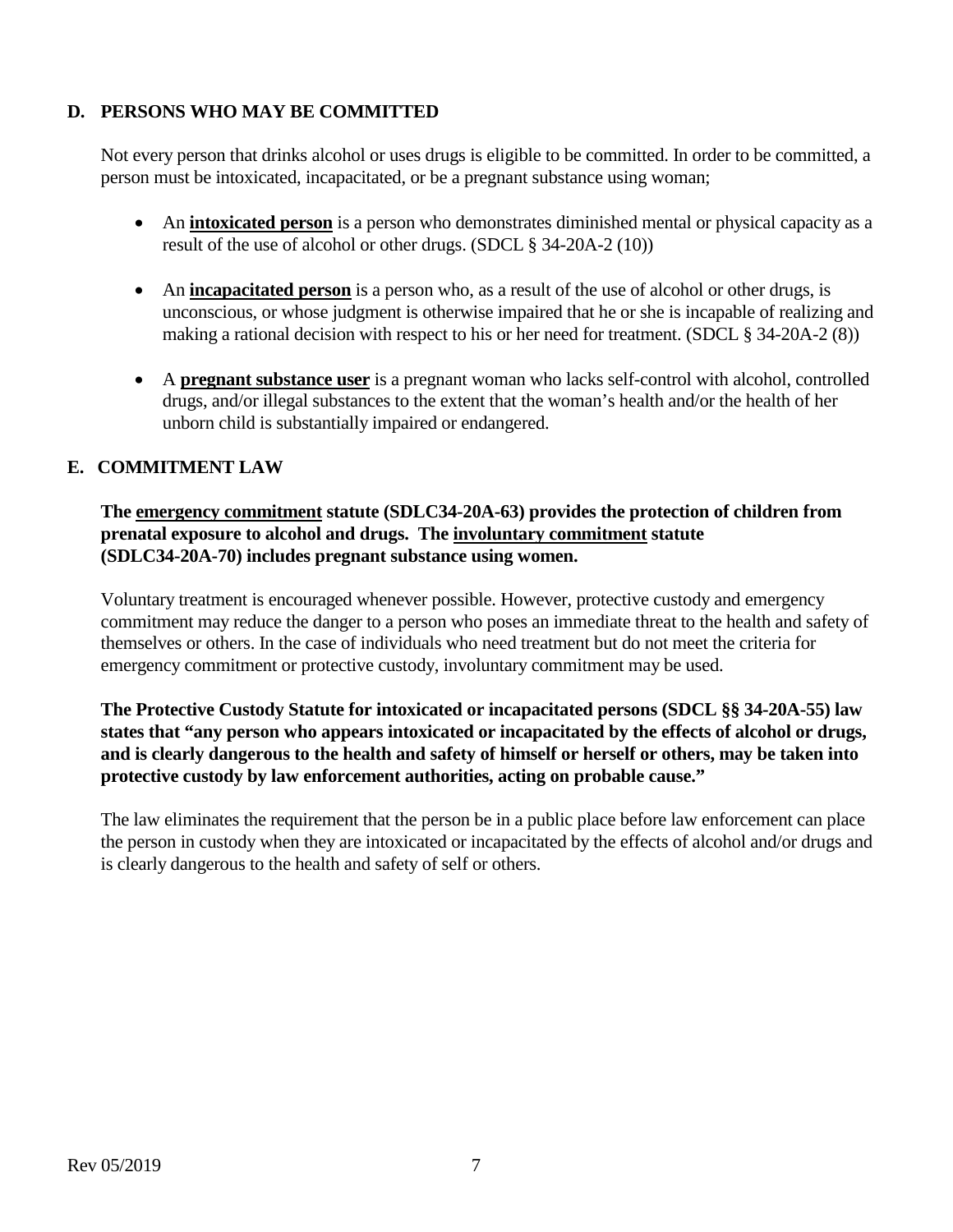# **F. TYPES OF FACILITIES**

An accredited prevention or treatment facility is a private or public agency meeting the standards prescribed in § 34-20A-27, or is a private or public agency or facility surveyed and accredited by the joint commission; an Indian Health Services quality assurance review under the Indian Health Services manual, Professional Standards-Alcohol/Substance Abuse; or the Commission on Accreditation of Rehabilitation Facilities; or the Council on Accreditation; under the drug and alcohol treatment standards incorporated and adopted by the Division in rules promulgated pursuant to chapter 1-26, if proof of the accreditation, with accompanying recommendations, progress reports and related correspondence are submitted to the Division of Behavioral Health in a timely manner. (SDCL § 34-20A-2 (l))

An approved prevention agency is an accredited agency through the Division, operating under the direction and control of the state or providing services under this chapter through a contract with the Division or treatment facilities operated by the federal government which may be approved by the Division without accreditation by the state. (SDCL § 34-20A-2 (5))

SUD treatment agencies provide a broad range of care, including outpatient services, intensive outpatient services, low intensity residential treatment, day treatment, as well as intensive inpatient treatment options. Treatment is provided in accordance with the client's clinically assessed needs. For a list of accredited services provided throughout the state, follow the below link and click on the county or surrounding counties to see the treatment agencies available to the individual. <http://dss.sd.gov/behavioralhealth/agencycounty.aspx>

#### **PART II**

# **PROTECTIVE CUSTODY OF**

#### **CLEARLY DANGEROUS INTOXICATED OR INCAPACITATED PERSONS**

Protective custody of intoxicated or incapacitated person (emergency commitment/detention): Any person who appears to be intoxicated or incapacitated by the effects of alcohol and/or drugs and is clearly dangerous to the health and safety of self and/or others may be taken into protective custody by law enforcement authorities, acting with probable cause.

If the person is taken into protective custody, the person shall be taken to an approved treatment facility offering detoxification services for emergency commitment.

If the administrator of the treatment facility or an authorized designee does not find an emergency commitment appropriate, the person may be detained as a patient in protective custody until no longer intoxicated or up to 48 hours after admission.

If no approved treatment facility is readily available, the person shall be taken to an emergency medical service or a jail, but only until the person is no longer intoxicated or incapacitated, or only so long as may be necessary to prevent injury to self or others. (34-20A-55)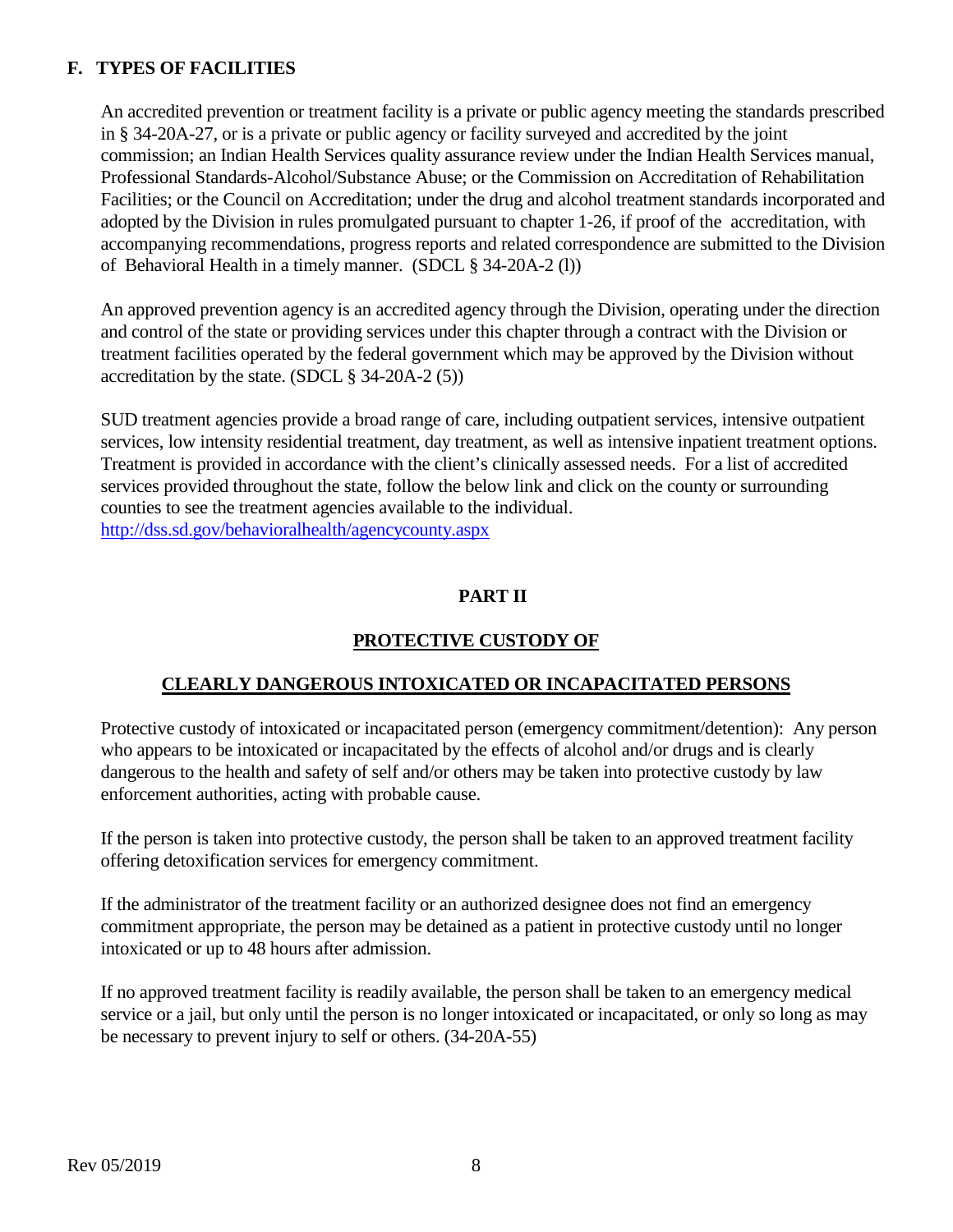Protective Custody consists of the following steps:

- Step 1 Protective Custody
- Step 2 Commitment or Detainment
- Step 3 Discharge or Release

### **STEP 1 - PROTECTIVE CUSTODY**

# **A. WHO MAY ACT**

Protective custody procedure (duty of detaining officer, no arrest or record): Any law enforcement officer, in detaining a person pursuant to § 34-20A-55 and in taking him/her to an approved SUD treatment facility, for emergency commitment is taking him/her into protective custody and shall make every reasonable effort to protect his/her health and safety. In taking the person into protective custody, the detaining officer may take reasonable steps to protect themselves. Protective custody under this section is not an arrest. No entry or other record may be made to indicate that the person has been arrested or charged with a crime. (34-20A-56)

A law enforcement officer, acting with probable cause, may take a person into custody if the person is:

- 1. Intoxicated or incapacitated by the effects of alcohol or drugs
- 2. Is clearly dangerous to the health and safety of him or herself or others. (SDCL § 34-20A-55)

**Probable cause**: Facts and circumstances within a law enforcement officer's knowledge which would lead a reasonable, prudent person to believe that (1) and (2) above exist.

Law enforcement authorities are not criminally or civilly liable for protective custody actions. Law enforcement authorities who act in compliance with §§ 34-20A-55 and 34-20A-56 are acting in the course of their official duty and are not criminally or civilly liable therefor. (34-20A-57)

#### **STEP 2 - COMMITMENT OR DETAINMENT**

#### **A. APPROPRIATE COMMITMENT:**

If the approved treatment facility administrator or authorized designee determines the emergency commitment is appropriate, the person shall be committed according to the emergency commitment process.

Appropriate grounds for an emergency commitment are when an intoxicated person:

(1) Has threatened, attempted, or inflicted physical harm on himself or herself or on another or is likely to inflict physical harm on another unless committed; or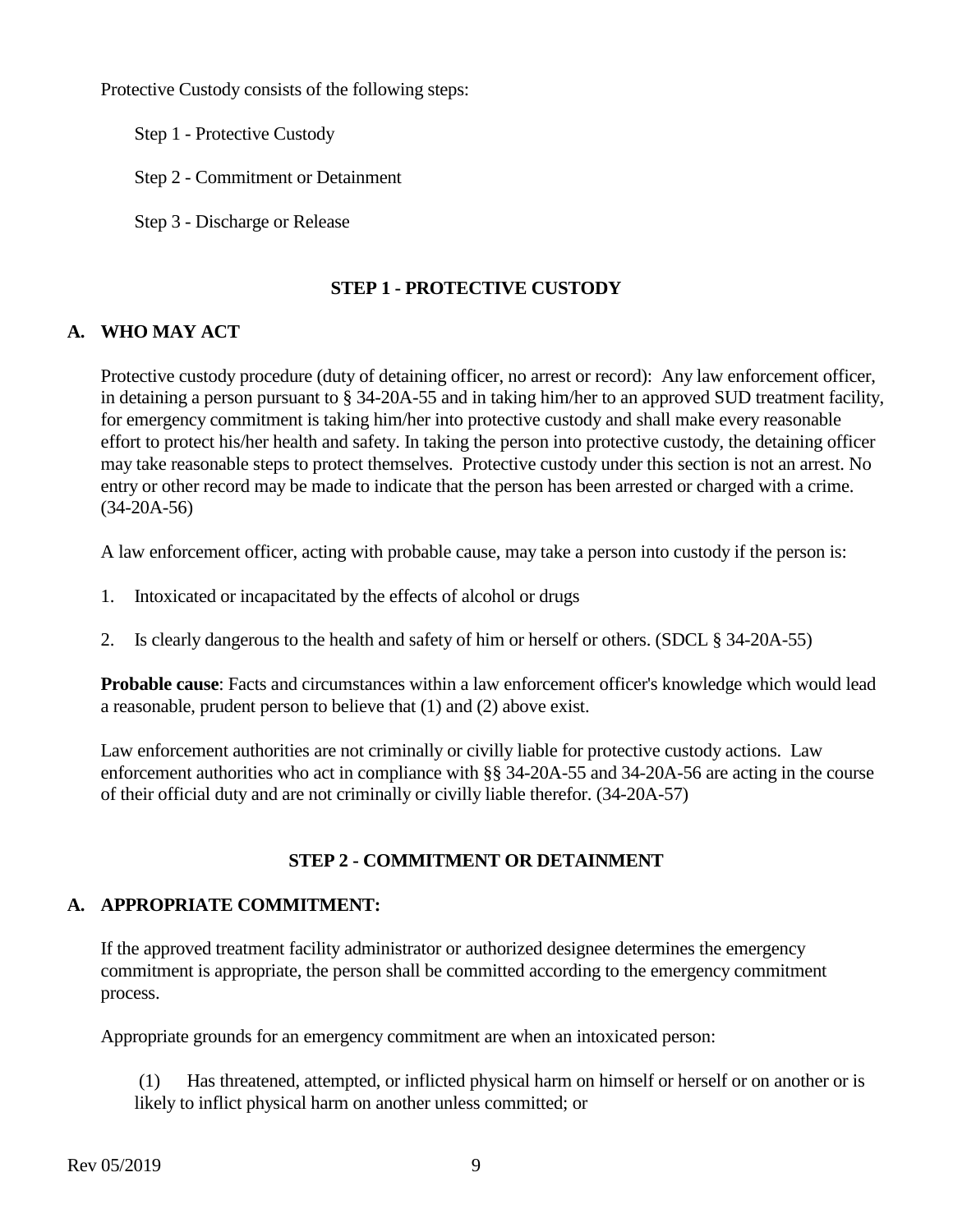(2) Is incapacitated by the effects of alcohol or drugs; or

 (3) Is pregnant and using alcohol or drugs, may be committed to an approved treatment facility for emergency treatment. A refusal to undergo treatment does not constitute evidence of lack of judgment as to the need for treatment.

#### **B. COMMITMENT IS NOT DETERMINED:**

If the approved treatment facility administrator or authorized designee determines that the emergency commitment is not appropriate, the person may be detained as a patient in protective custody. The person should be held until no longer intoxicated, or up to 48 hours after admission. (SDCL § 34-20A-55)

#### **C. FURTHER DETAINMENT**

If any person taken into protective custody or detained under emergency commitment is disruptive beyond the ability of the facility to control the person's behavior, or leaves without staff approval, the facility administrator or an authorized designee should contact law enforcement authorities. The authorities may further detain the person at whatever level of confinement is necessary to protect the detainee or others. (SDCL § 34-20A-64.1)

Any law enforcement officer, in detaining a person and taking them to an approved treatment facility for emergency commitment, is taking the person into protective custody. The officer must make every reasonable effort to protect the person's health and safety. However, the detaining officer may take reasonable steps to protect him or herself. (SDCL § 34-20A-56)

#### **STEP 3 - DISCHARGE OR RELEASE**

#### **A. DISCHARGE:**

If a person has been committed by the approved treatment facility administrator or authorized designee, they can only be discharged according to the discharge procedures for that process.

#### **B. RELEASE**

If a person was not admitted at the approved facility for emergency commitment but detained as a patient under protective custody, he or she must be released when he or she is no longer intoxicated or within 48 hours of admission. If the person was being held in an emergency medical facility or a jail, because no approved facility was available, he or she must be released as soon as no longer intoxicated or incapacitated or so long as necessary to prevent injury to self or others. (SDCL §34-20A-55)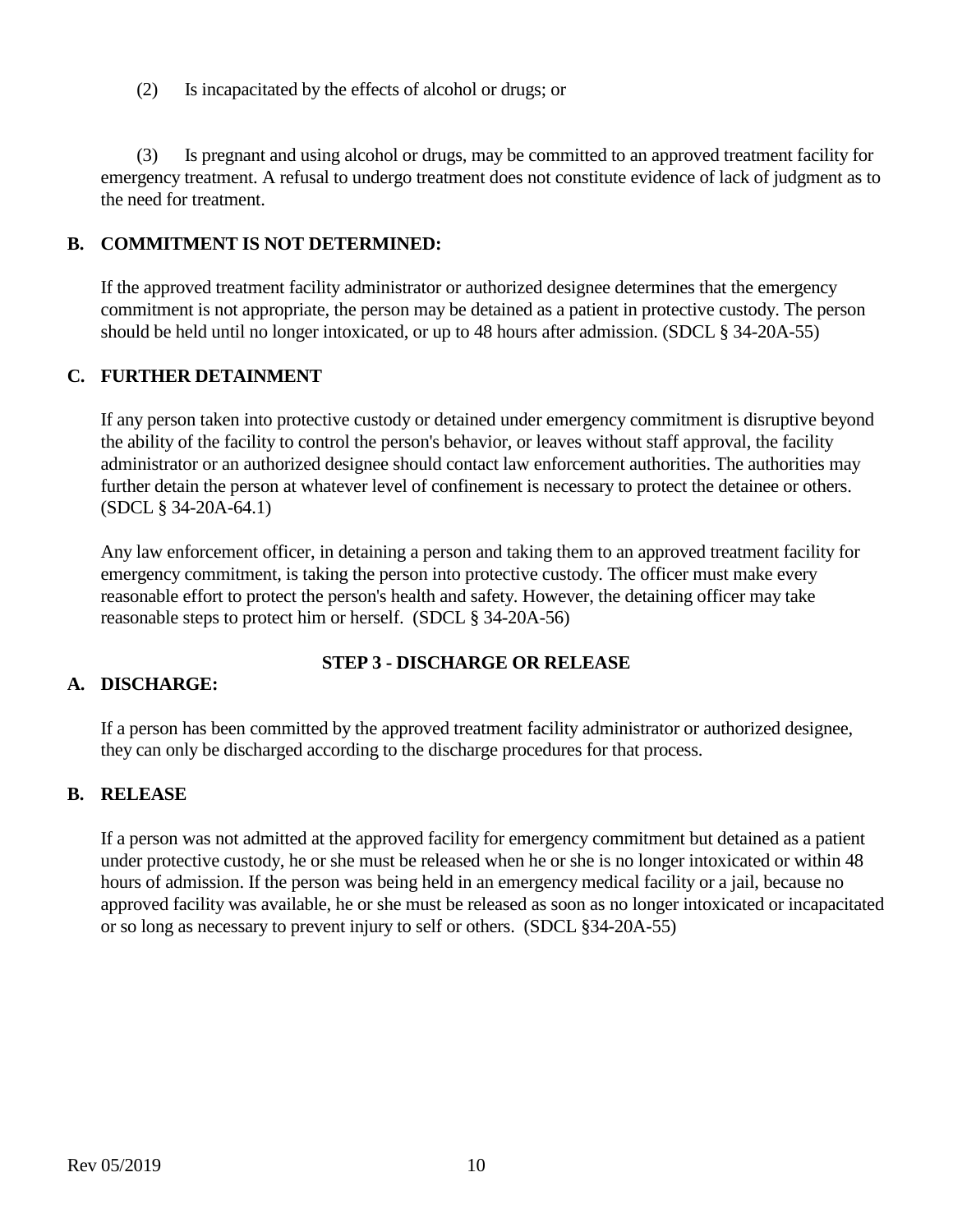# **Protective Custody Process**



Step 2

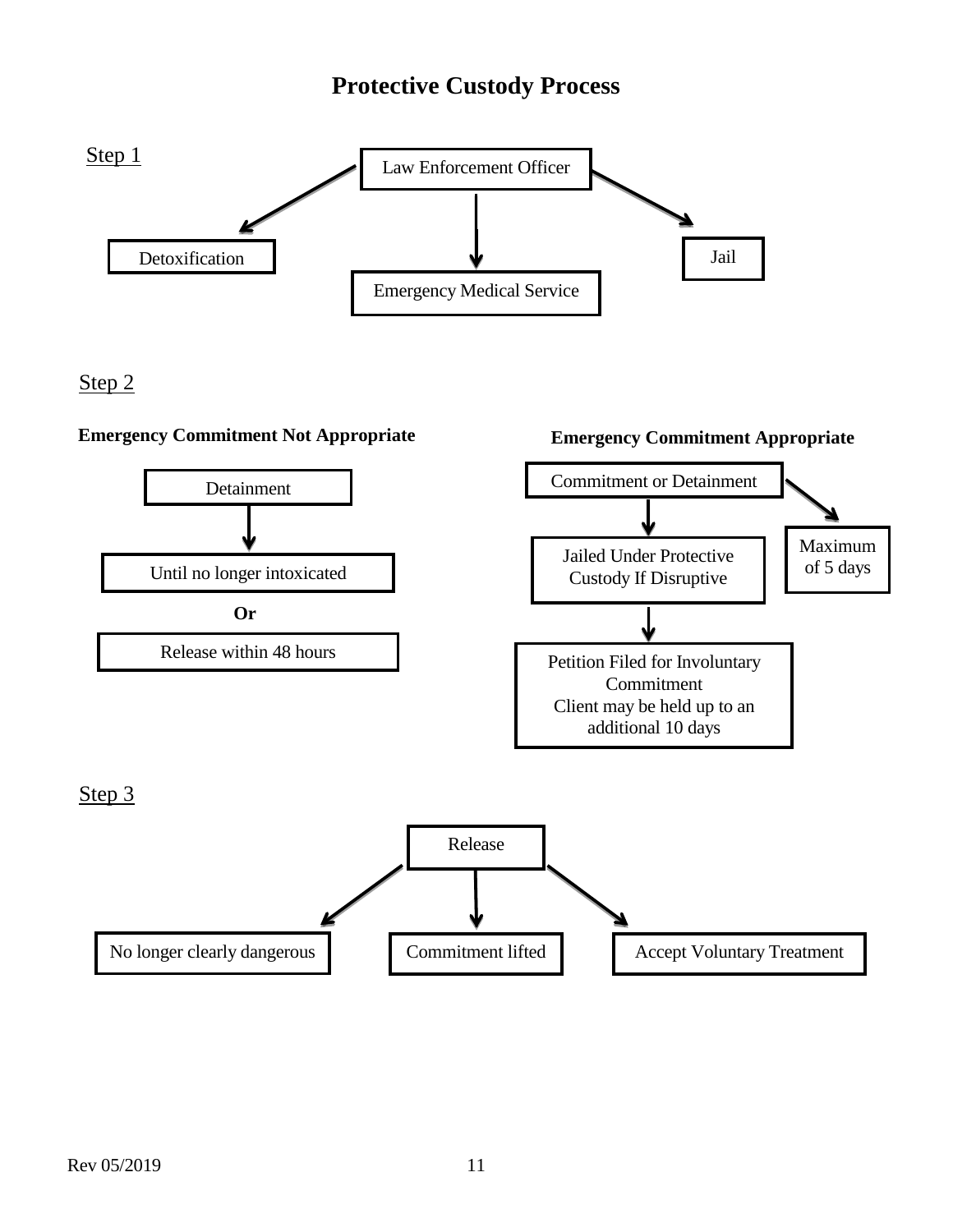# **PART III**

### **EMERGENCY COMMITMENT**

# **OF INTOXICATED OR INCAPACITATED PERSONS, AND/OR PREGNANT SUBSTANCE USERS**

This section outlines the procedures whereby intoxicated, incapacitated persons and/or pregnant substance users may be committed to an approved treatment facility for a period of up to five business days.

The emergency commitment procedure is for the following individuals: those who are intoxicated, incapacitated, a danger to self or others, and/or pregnant women using alcohol or drugs.

Emergency commitment consists of the following steps:

Step 1 - Application for commitment

Step 2 - Commitment

Step 3 - Discharge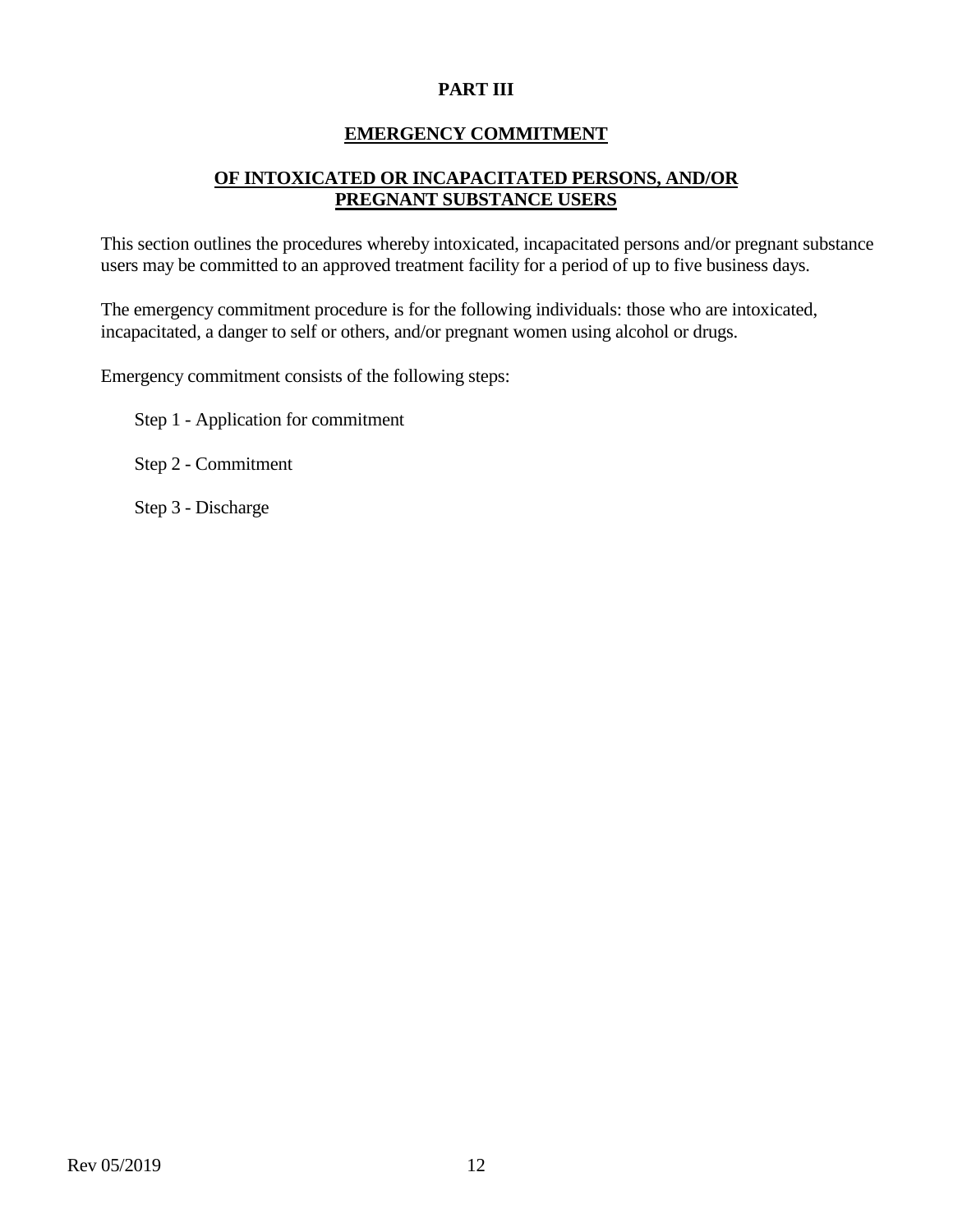#### **STEP 1 - APPLICATION FOR EMERGENCY COMMITMENT**

### **A. WHO MAY MAKE APPLICATION FOR COMMITMENT**

A law enforcement officer, physician, spouse, guardian, relative of the person to be committed, or any other responsible person may make a written application for commitment directed to the administrator of the approved treatment facility. The application shall state the circumstances requiring emergency commitment, including the applicant's personal observations and the specific statements of others, if any, upon which the person making the application relies.

# **B. WHERE TO APPLY FOR EMERGENCY COMMITMENT**

Applications for emergency commitment are kept by approved treatment facilities. A list of accredited detoxification/treatment facilities is located on the Division of Behavioral Health website: [http://dss.sd.gov/behavioralhealth/agencycounty.aspx.](http://dss.sd.gov/behavioralhealth/agencycounty.aspx) If more immediate information is needed contact the Division of Behavioral Health at 605 773-3123.

#### **C. REASONS FOR COMMITMENT**

In order for a person to be committed under the emergency commitment statute, SDCL § 34-20A-63, the applicant must allege the person, whose commitment is being sought, is an intoxicated person who:

- has threatened, attempted, or inflicted physical harm on him or herself or on another or is likely to inflict physical harm on him or herself or on another unless committed; or
- is incapacitated by the effects of alcohol or drugs; or
- is pregnant and using alcohol or drugs

The application must also contain the specific circumstances requiring emergency commitment, including the applicant's personal observations, and the specific statements of others, if any, which support the alleged grounds for commitment. The application should include:

- 1. Specific facts and/or incidents at present or in recent past which indicate the individual is using alcohol or drugs. For example; the first sentence of the application could state, "My son has been drinking two cases of beer per day for over two weeks."
- 2. Specific facts or incidents which show that the abuse of alcohol or drugs has led to either:
	- a. Substantial impairment of mental and/or physical functioning. For example, the person would be disoriented, unable to walk without staggering, or suffering from seizures during withdrawal from alcohol or drug use.
	- b. Inability to care for basic personal needs or safety. Examples might include refusal to eat while drinking, combining medications or exceeding recommended dosages, or refusal to seek medical treatment when injured.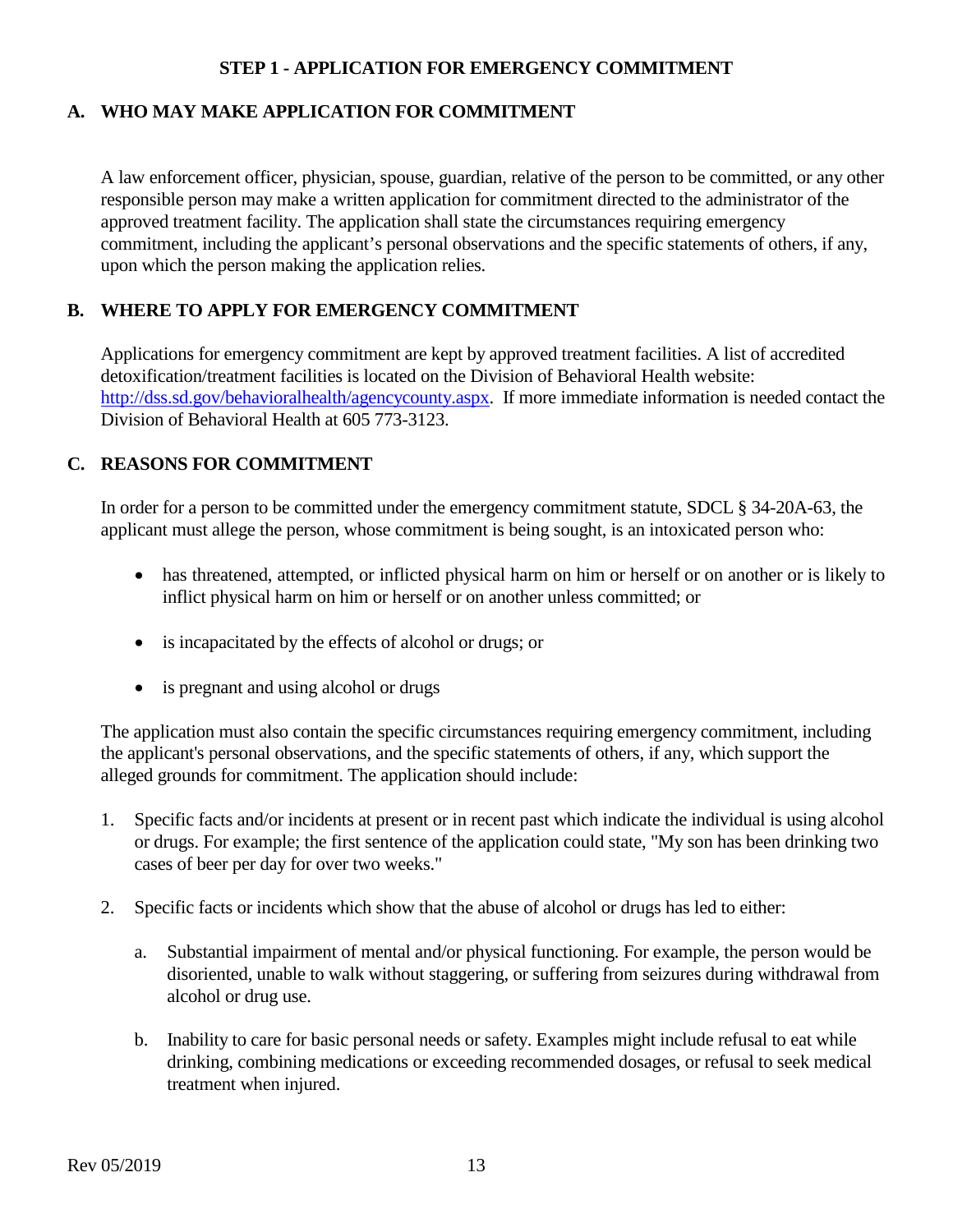- 3. Specific facts which show that the intoxication or incapacity of the person has created a danger to self or others. For example, the person could be experiencing violent rages, striking or kicking those within range, he/she might be talking about suicide, attempting to drive a vehicle, and/or use a dangerous weapon such as a gun or knife while intoxicated.
- 4. Specific facts which show that a pregnant substance user has endangered her unborn child by subjecting the unborn child to prenatal exposure to abusive use of alcohol, controlled drugs, or substances not lawfully prescribed by a practitioner as authorized by SDCL §§ 22-42 and 34-20B. For example, there could be instances of daily drinking, binge drinking, ingesting substances other than alcoholic beverages for the purpose of getting high or becoming intoxicated, and/or if there is evidence of misuse of either prescription or over the counter medications.

A completed application might appear as follows:

"My husband has been consuming one quart of vodka a day for over 5 days. During this time, he has refused to eat, bathe, or change clothing. He has become incontinent of urine and feces. Even though he is a severe diabetic, he has stopped taking his prescribed insulin 4 days ago. He fell down the stairway and I think he has sprained his ankle and cracked his ribs. However, he refuses to seek medical help."

The sample application provides for clear documentation of an incapacitated person.

# **STEP 2 - THE EMERGENCY COMMITMENT**

#### **A. REFUSAL OF THE APPLICATION**

If the approved treatment facility administrator or authorized designee determines the grounds for emergency commitment are not met, the administrator shall refuse the application. The person detained shall be immediately released and shall be encouraged to seek voluntary treatment if appropriate, unless the person is under protective custody. In that event, the person may be detained as a client at the facility until no longer intoxicated, or up to 48 hours. (SDCL § 34-20A-65)

# **B. ACCEPTANCE OF THE APPLICATION**

If the treatment facility administrator or authorized designee determines that the grounds for commitment are met, the person shall be committed, evaluated, and treated but may not be detained for longer than 5 days, excluding Saturdays, Sundays, and legal holidays, and the administrator of an approved treatment facility or an authorized designee finds that grounds for emergency commitment still exist, he or she may detain the person until the petition has been heard and determined, but no longer than ten days, excluding Saturdays, Sundays, and legal holidays, after filing the petition. (SDCL § 34-20A-69)

If the treatment facility does not have the ability to handle the individual who meets the grounds for emergency commitment, the facility will then provide assistance in making the emergency commitment to another agency.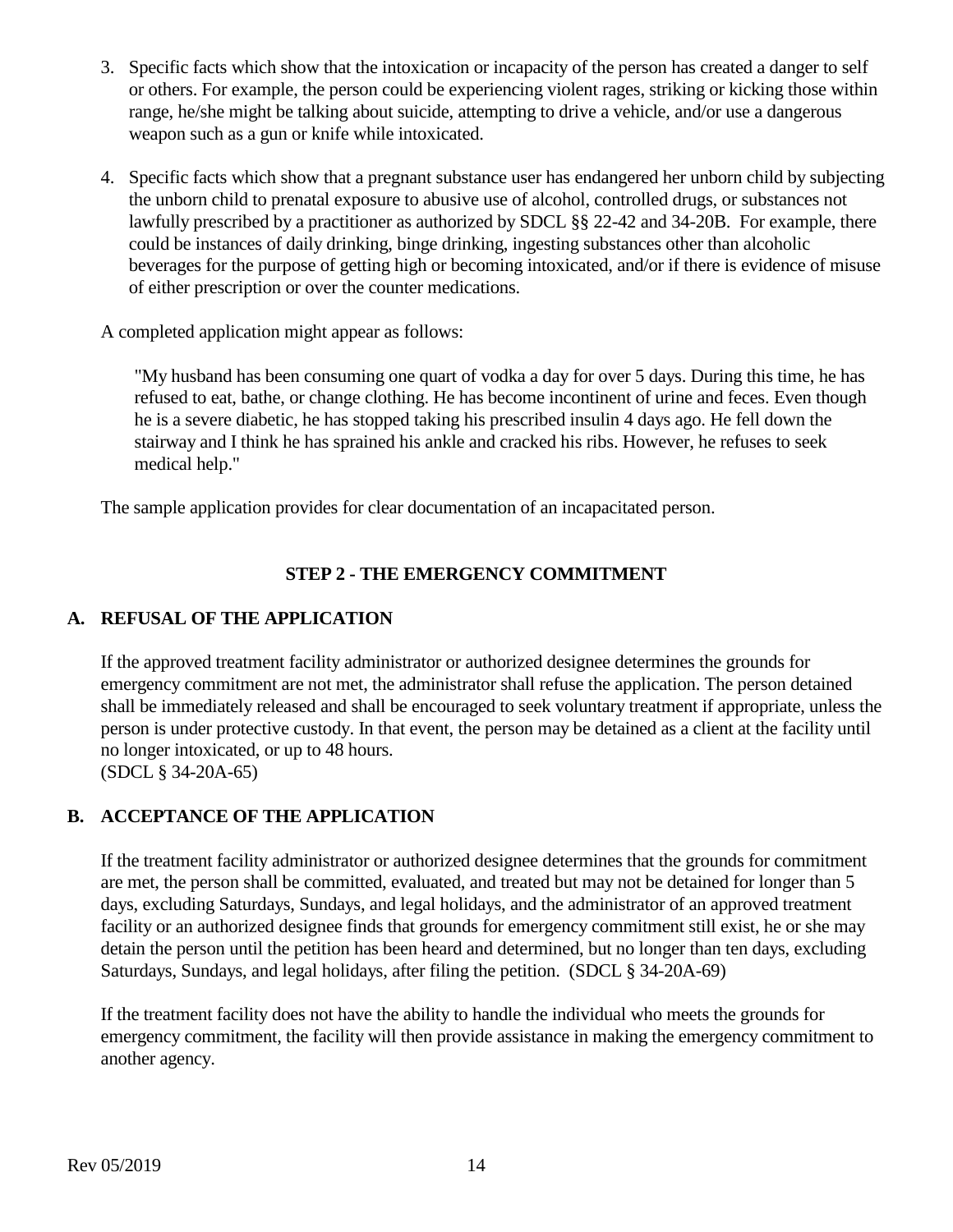### **C. TRANSPORTATION**

- 1. In most cases, the intoxicated client is brought to the facility by the family, neighbors, friends, an AA sponsor, or other persons. All such transportation options should be explored, including taxi, ambulance, and/or police assistance, depending on the client's resources and degree of resistance.
- 2. A person may be taken into protective custody by law enforcement authorities who have determined the person is clearly dangerous to self or others. See Part I for protective custody procedures. (SDCL § 34-20A-55)

# **D. PAYMENT FOR TREATMENT**

Payment for treatment under emergency commitment, or under protective custody pursuant to § 34-20A-55 if emergency commitment is not required, may be assessed to the individual, to a legally responsible relative or guardian, to the county of residence if indigent, or billed to the division through contract with an approved treatment facility.

Any payment for emergency commitment to the Human Services Center in Yankton, South Dakota, is subject to the requirement of chapter 27A-13. (SDCL § 34-20A-66.1)

# **E. LENGTH OF COMMITMENT**

A person may be detained for longer than 5 days only when a petition for involuntary commitment has been filed. If a petition for involuntary commitment has been filed within the 5 days, excluding Saturdays, Sundays, and legal holidays, and the administrator or authorized designee finds that grounds for emergency commitment still exist, the person may be detained until the petition has been heard and determined. The maximum period of detention shall not exceed ten days, excluding Saturdays, Sundays, and legal holidays, after the filing of the involuntary commitment petition. (SDCL § 34-20A-69) (See Part IV-Involuntary Commitment)

Each agency shall have a list of policies and procedures used to determine grounds for commitment and detainment. (SDCL §§ 34-20A-68, 34-20A-69)

When the grounds for commitment no longer exist, the person shall be discharged; however the person has the option to continue the treatment voluntarily.

#### **F. RIGHTS**

A copy of the written application for commitment and a written explanation of the person's right to counsel shall be given to the person within 24 hours after their commitment by the administrator of the facility. An opportunity for the person to consult counsel shall be provided. (SDCL § 34-20A-67)

The person should sign the emergency commitment application to acknowledge he or she understands their rights. If he or she refuses to sign, that refusal should be witnessed and documented. If he or she is too intoxicated to understand their rights, the procedure should be repeated as soon as he or she is able to comprehend the explanation.

# WRIT OF HABEAS CORPUS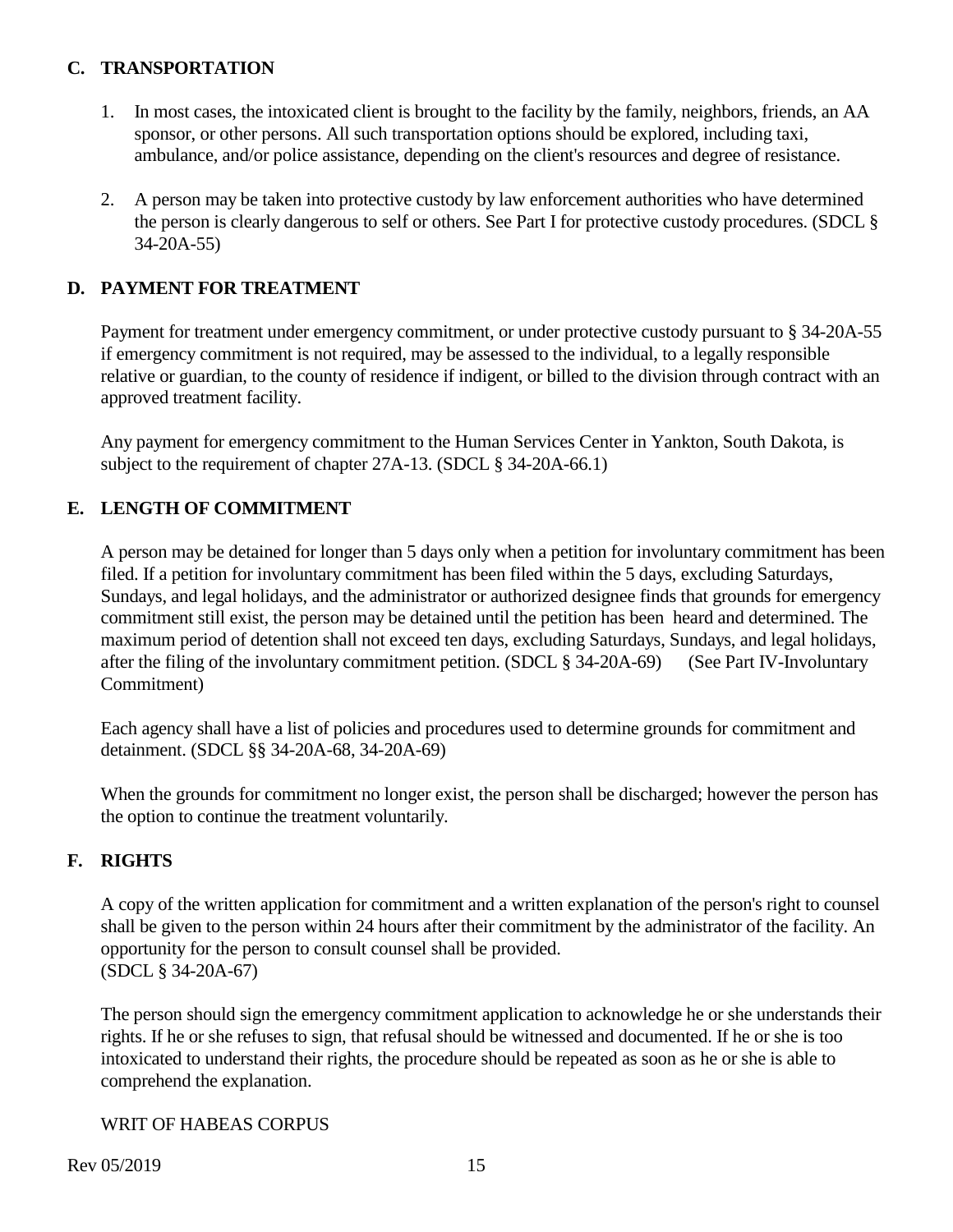The committed person may also seek to be discharged from commitment by a writ of habeas corpus (stating that they have been wrongfully detained), and to have counsel appointed by the court, if assistance of counsel is desired but unobtainable. If the court determines counsel is necessary, it shall appoint one. (SDCL §§ 34-20A-85, 34-20A-87)

# **G. TREATMENT**

The committed client may be detoxed in a safe setting and receive alcohol and drug treatment in accordance with the Division of Behavioral Health administrative rules. Clients will receive motivational counseling to encourage them to continue services as appropriate, and they will receive referral to other agencies as needed.

If a client is in need of a psychiatric evaluation or hospital treatment of physical complications, referrals or transfers will be made by the treatment facility in accordance with their agreements, policies, and procedures. If a client becomes violent and unmanageable, he or she may be transferred to a more appropriate facility, hospitalized, or jailed, but only for so long as necessary to prevent injury to self or others. This detainment may not exceed the initial 5-day maximum allowed for emergency commitment or the 10 additional days if an involuntary commitment petition was filed. (SDCL § 34-20A-69)

#### LIABILITY OF PERSONNEL

Personnel operating in treatment facilities, who act in compliance with their duties, are not criminally or civilly liable. (SDCL § 34-20A-69.1)

# **STEP 3 - DISCHARGE FROM EMERGENCY COMMITMENT**

#### **A. TRANSFER TO VOLUNTARY STATUS**

A client may continue to receive services on a voluntary basis when he or she no longer meets the grounds for commitment but desire further substance use treatment.

#### **B. AUTOMATIC DISCHARGE**

A client shall be automatically discharged when the administrator or authorized designee determines that the grounds for commitment no longer exist. (SDCL § 34-20A-68)

#### **C. INVOLUNTARY COMMITMENT PETITION FILED**

No person committed under SDCL § 34-20A-63 (emergency commitment) may be detained in any treatment facility for more than five days excluding Saturdays, Sundays, and legal holidays.

If a petition of involuntary commitment has been filed within the five days (See Part IV), and the administrator of the approved treatment facility or an authorized designee finds that grounds for emergency commitment still exist, the client may be held until the petition has been heard and determined, but no longer than 10 days, excluding Saturdays, Sundays, and legal holidays, after filing the petition. (SDCL § 34-20A-69)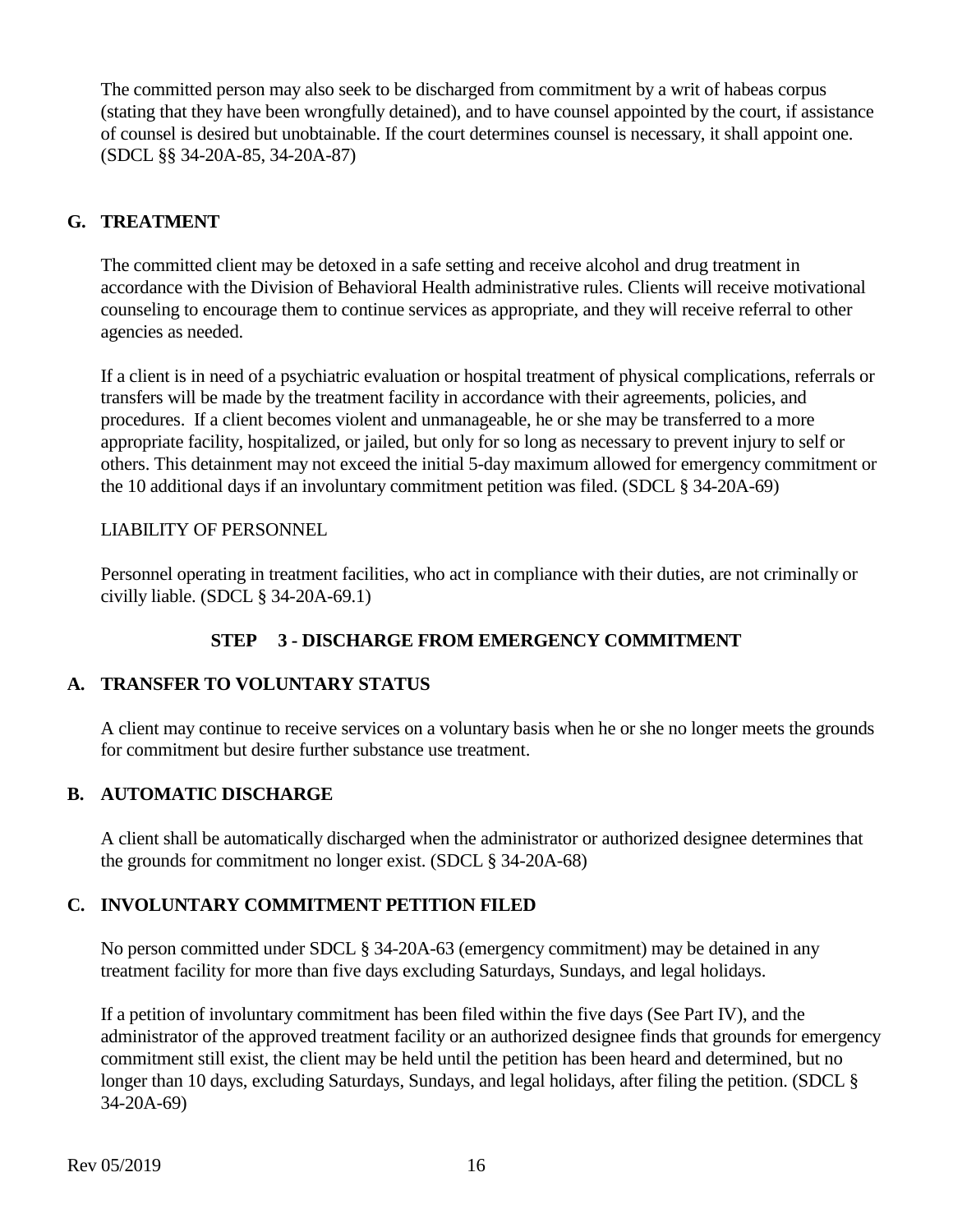# **Emergency Commitment Process**

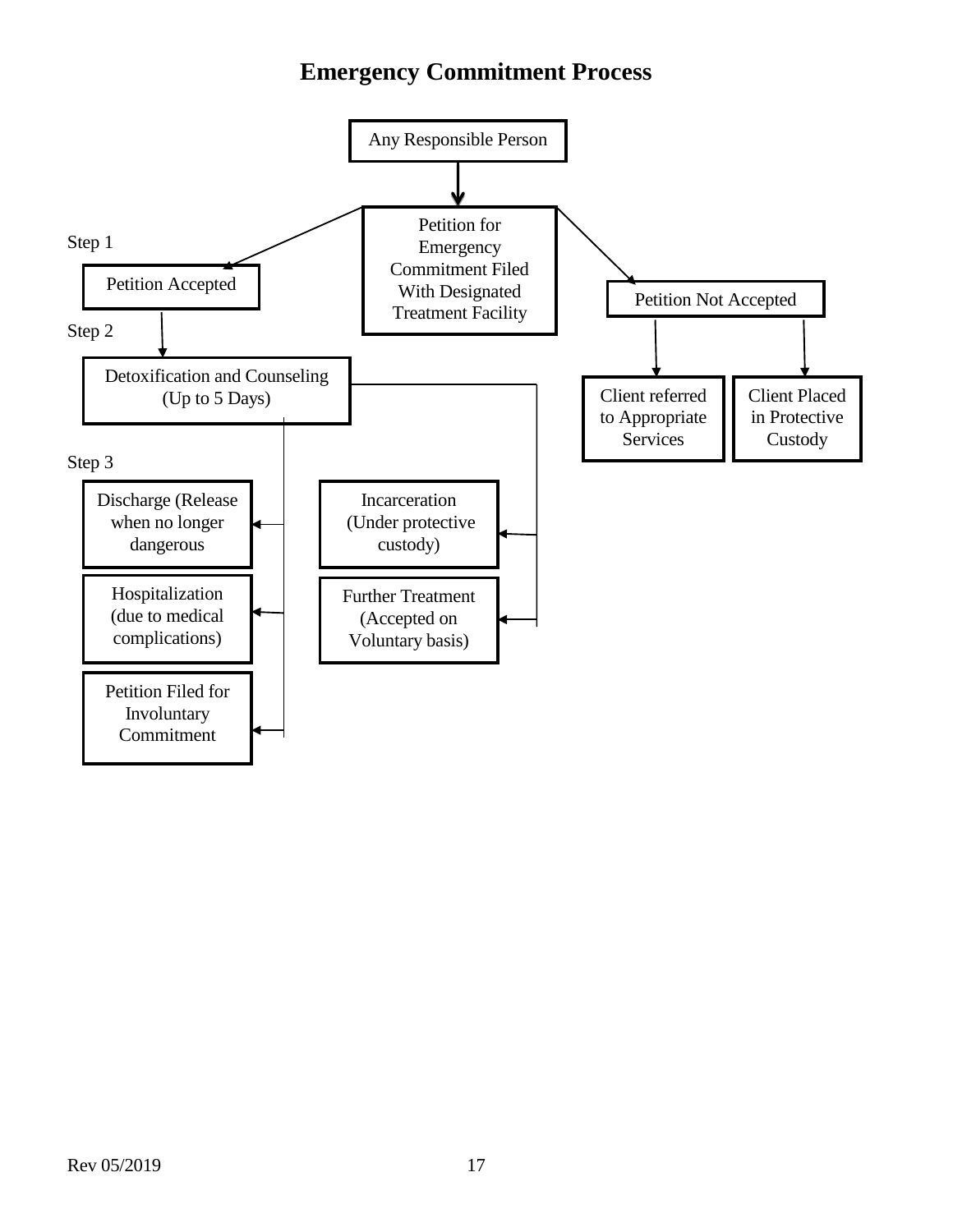# **PART IV**

# **INVOLUNTARY COMMITMENT**

The statutes provide a procedure where an alcohol or drug user may be ordered by the court to undergo treatment for an initial period of not more than 90 days and two 90 day recommitment periods totaling not more than an additional 180 days.

Below are the steps for involuntary commitment:

Step 1 - The Petition

Step 2 - Judicial Hearing

Step 3 - Commitment

Step 4 - Recommitment

Step 5 - Discharge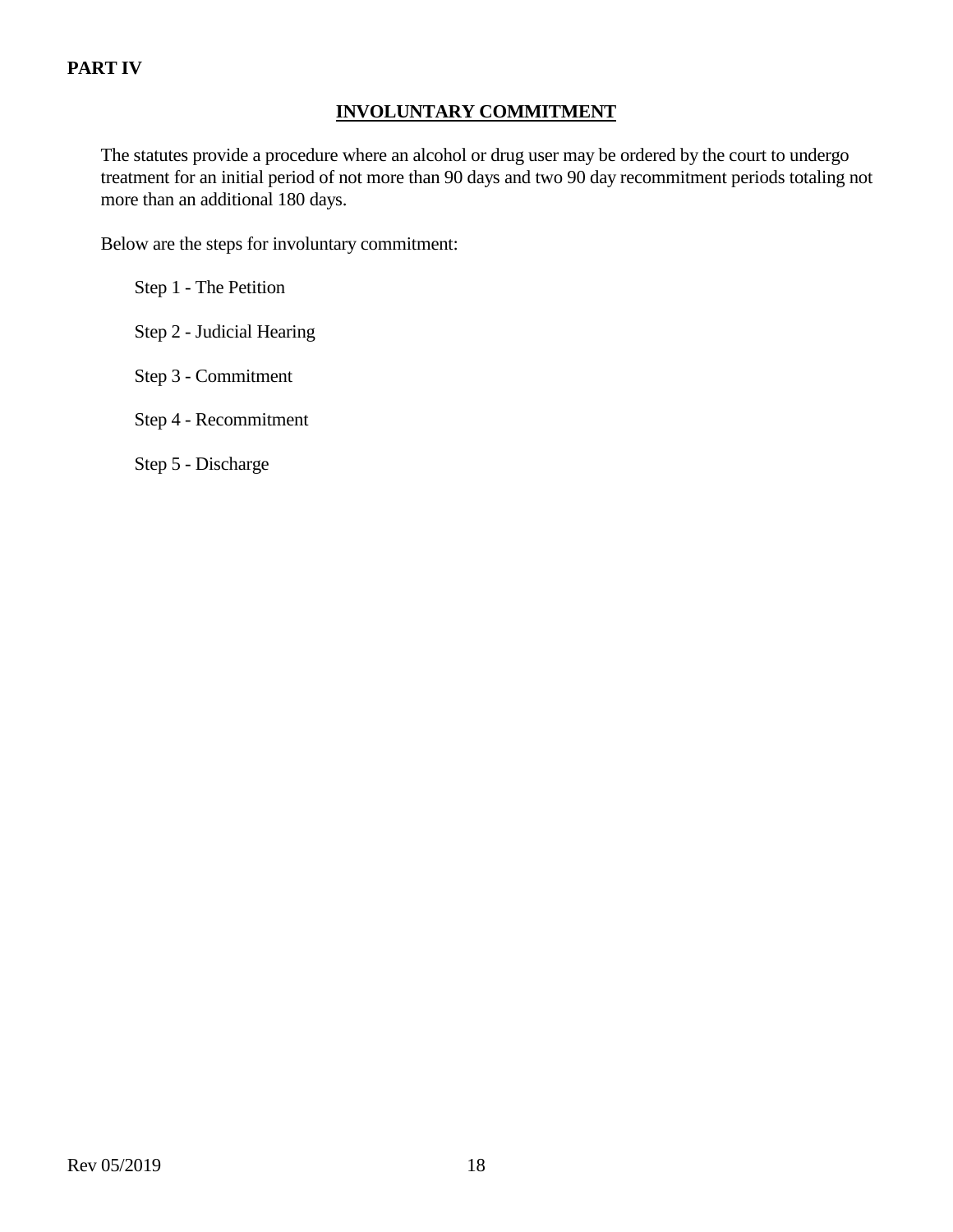#### **STEP 1 - PETITION FOR INVOLUNTARY COMMITMENT**

#### **A. WHO MAY APPLY**

A request for the commitment of an alcohol or drug user may be made by a spouse, guardian, relative, physician, the administrator of an approved treatment program, or any other responsible person. (SDCL § 34-20A-70)

#### **B. WHERE TO APPLY**

The application must be made to the circuit court through the clerk of courts of the county of residence or presence.

#### **C. LEGAL INVESTIGATION AND PETITION FILED**

Upon receipt of a written application, prepared by the clerk of courts, the circuit court judge shall appoint an attorney to represent the applicant (the person who applied for the commitment of another). The appointed attorney shall investigate the grounds upon which the application is based, and will, within 5 days, excluding Saturdays, Sundays, and legal holidays, submit a petition for commitment and a written report to the circuit court as to whether probable cause exists whether the individual qualifies for commitment. All information obtained during the investigation and written report will be documented and made part of the record of further proceedings.

#### COUNTY PAYMENT

In any proceedings for involuntary commitment or detention, or any proceeding challenging such commitment or detention, the attorney appointed by the circuit court judge to represent the petitioner (applicant) will represent the individuals or agencies petitioning (applying) for commitment or detention and defend all challenges to the commitment or detention.

The appointed attorney will be paid by the county where the hearing and commitment proceedings are taking place at a rate to be fixed by the circuit judge. The county will be reimbursed for such expense by the petitioner, if the petitioner is a family member and is financially able to do so. (SDCL § 34-20A-70.1)

#### **D. GROUNDS FOR COMMITMENT**

The petition will allege the person whose commitment is sought is a substance user who habitually lacks self-control as to the use of alcohol or other drugs and the person:

- 1. Has threatened, attempted, or inflicted physical harm on self or on another, and unless committed, is likely to harm self or others;
- 2. Is incapacitated by the effects of alcohol or drugs;
- 3. Is pregnant and using alcohol or drugs;

A refusal to undergo treatment does not constitute evidence of a lack of judgment.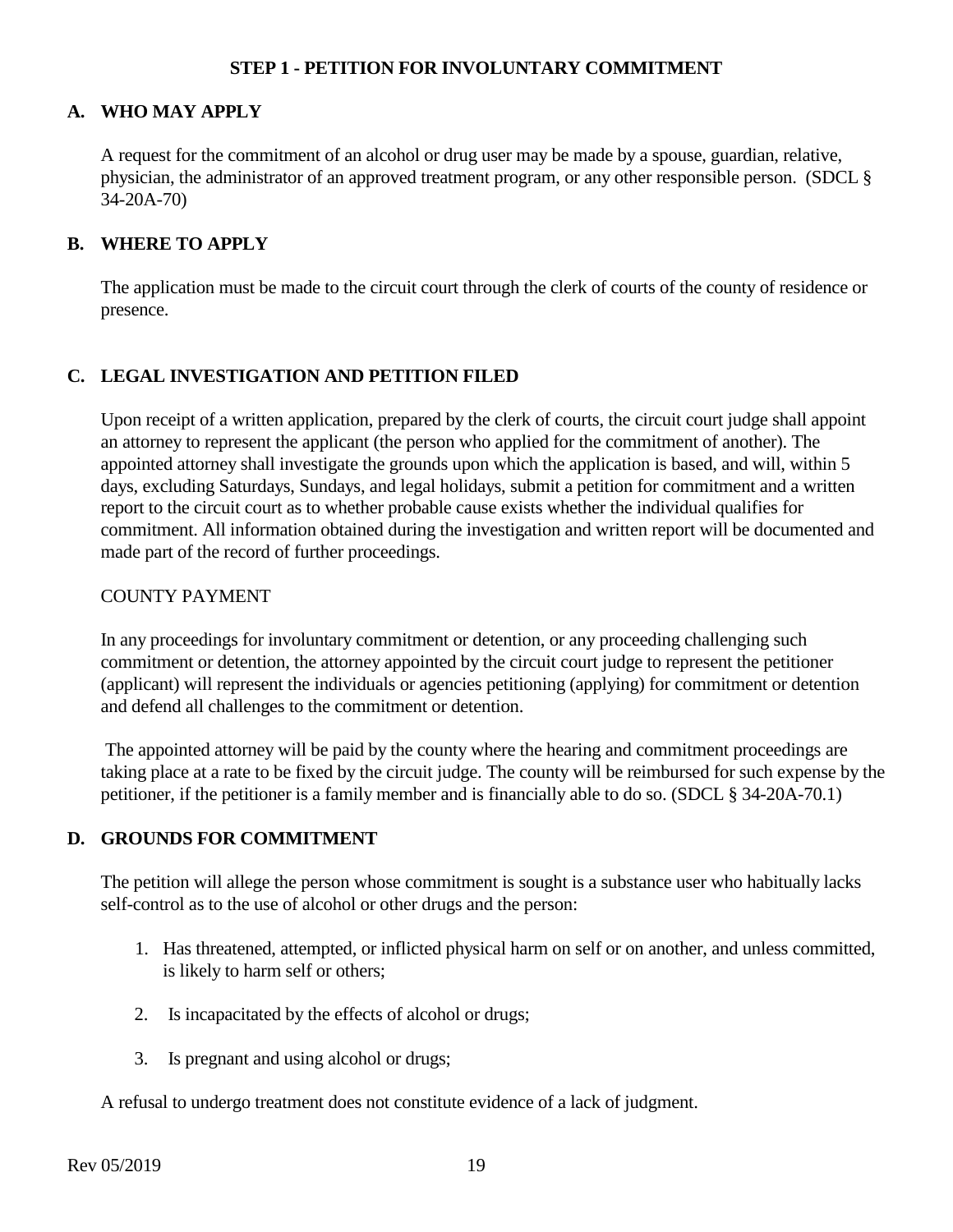A person cannot be committed merely because they are an alcohol or drug user. A threat, attempt, or act of physical harm to self or others, or the likelihood that harm may occur is necessary, before the Court has the power to commit a person. An alcohol or drug user who is unable to take care of basic personal needs or safety or lacks sufficient understanding or capacity to make or communicate rational decisions concerning him or herself is an example of a person who may be involuntarily committed. Another example is a pregnant substance-using woman who uses alcohol, or controlled drugs or substances to the extent that the woman's health or the health of her unborn child is substantially impaired or endangered. (SDCL § 34- 20A-70)

# **E. PHYSICIAN or COUNSELOR'S CERTIFICATE**

The petition will be accompanied by a certificate of a licensed physician or a Certified or Licensed Addition Counselor. The physician or the counselor must have examined the person within two days before submission of the petition to court. If the person whose commitment is sought has refused to submit to a medical examination or counselor assessment, the refusal will be stated in the petition.

The certificate will set forth the physician's or the counselor's findings in support of the allegations of the petition. A physician or counselor employed by the admitting facility is not eligible to provide certification. (SDCL § 34-20A-72)

# **F. HEARING**

Upon the filing of the commitment petition, the court will fix a date for the commitment hearing no later than 10 days excluding Saturdays, Sundays, and legal holidays, after the date the petition was filed. A copy of the petition and of the hearing notice, including the date fixed by the Court, shall be served on the:

- 1. Petitioner (person filing the petition);
- 2. Respondent (person whose commitment is sought);
- 3. Person's next of kin other than the petitioner;
- 4. Guardian or parent (if respondent in a minor);
- 5. Administrator in charge of the approved treatment facility to which the person has been committed for emergency care; and
- 6. Any other persons or agencies whom the court believes advisable.

A copy of the petition and certificate shall be delivered to each person notified. Service of process is usually done by the County Sheriff, Deputy Sheriff, or by some other authorized process server.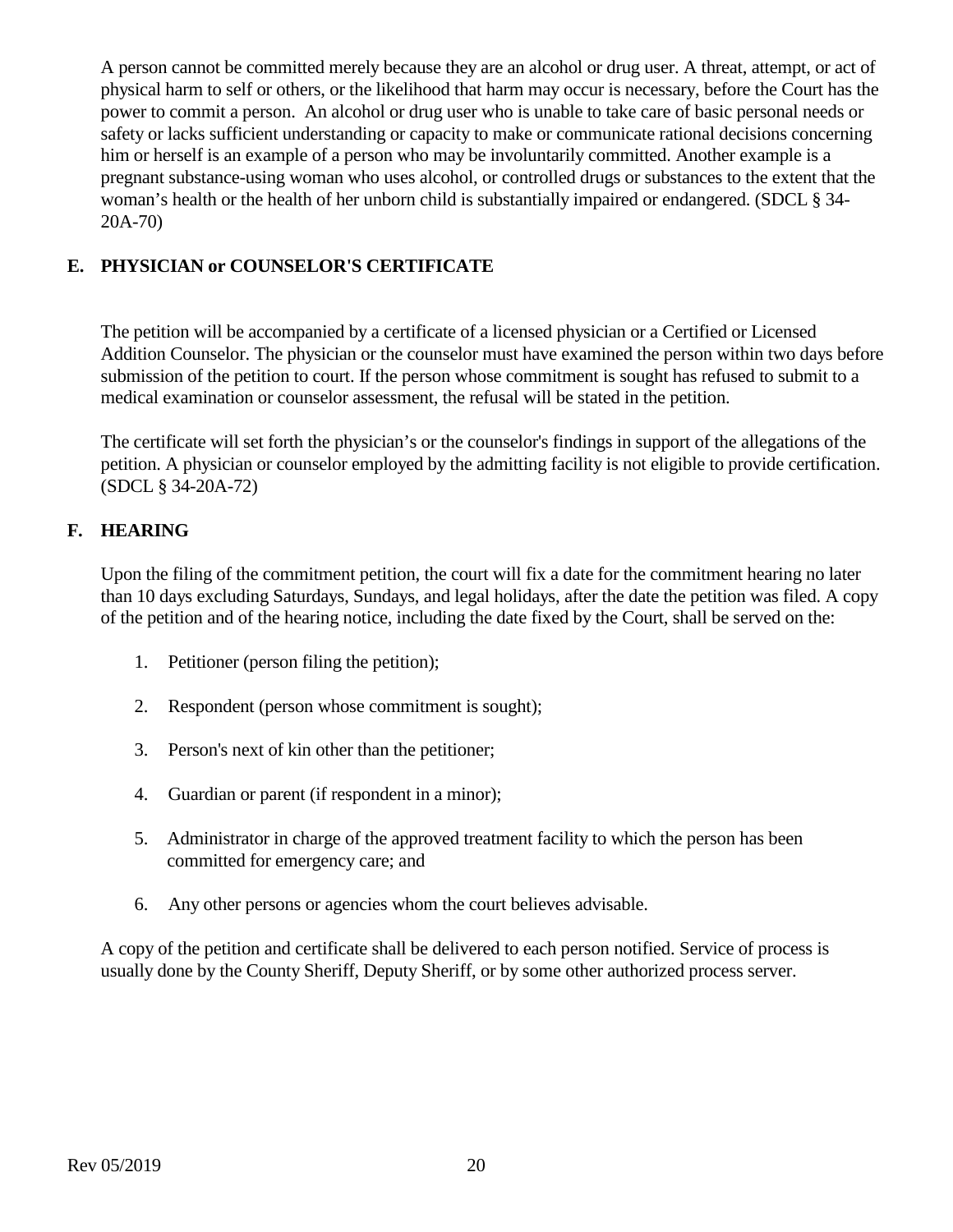#### **STEP 2 - JUDICIAL HEARING FOR INVOLUNTARY COMMITMENT**

#### **A. RIGHT TO COUNSEL (ATTORNEY)**

The person whose commitment is sought has the right to contest the proceedings and be represented by counsel at every stage of the proceedings. They have the right to have counsel appointed by the court if counsel is desired but unobtainable. If the court believes the person needs the assistance of counsel to insure a fair proceeding, the court shall require, by appointment if necessary, counsel for the person regardless of that person's wishes. (SDCL § 34-20A-85)

#### PAYMENT OF ATTORNEY FOR RESPONDENT

The attorney appointed by a court to represent the interests of a person being committed for alcohol or drug use will be paid by the **county** where the hearing and commitment proceedings are taking place. The attorney shall be compensated at a rate to be fixed by the circuit judge. The county will be reimbursed for the expenses by the person if the person is financially able to do so. If the person is not financially able to pay such expenses, the cost of legal counsel shall be paid to the county by the person legally bound for the support of such person. (SDCL § 34-20A-85.1)

#### **B. TESTIMONY**

At the hearing, the court hears all relevant testimony including, if possible, the testimony of at least one licensed physician and one certified or licensed addiction counselor who have examined the person whose commitment is sought (the respondent). (SDCL § 34-20A-75)

The person whose commitment is sought will be present, unless the court believes that their presence is likely to be injurious to them; in this event the court shall appoint a guardian ad litem to represent them throughout the proceeding. The court will examine the person in open court, or if advisable, will examine the person out of court. (SDCL § 34-20A-74)

The physicians' and counselor's certificate and testimony should be centered on the issue of the respondent's alcohol or drug use. The testimony of family and/or treatment staff typically concerns incapacitation or acts of physical harm. In addition, for a pregnant substance-using woman, the testimony also concerns the use of alcohol or controlled drugs or substances to the extent that the woman's health or the health of her unborn child is substantially impaired or endangered.

#### **C. RIGHT TO AN EXAMINATION**

If the person has refused to be examined by a licensed physician or a certified or licensed addiction counselor, he or she is then given an opportunity to be examined by a court appointed licensed physician or certified or licensed addiction counselor. (SDCL § 34-20A-76)

If the person refuses to be examined by a court appointed physician or certified or licensed addiction counselor, and there is sufficient evidence to believe that the allegations of the petition are true, or if the court believes that more evidence is necessary, the court may order a temporary commitment to an approved treatment facility for a period of not more the five days for purposes of a diagnostic examination. (SDCL § 34-20A-76)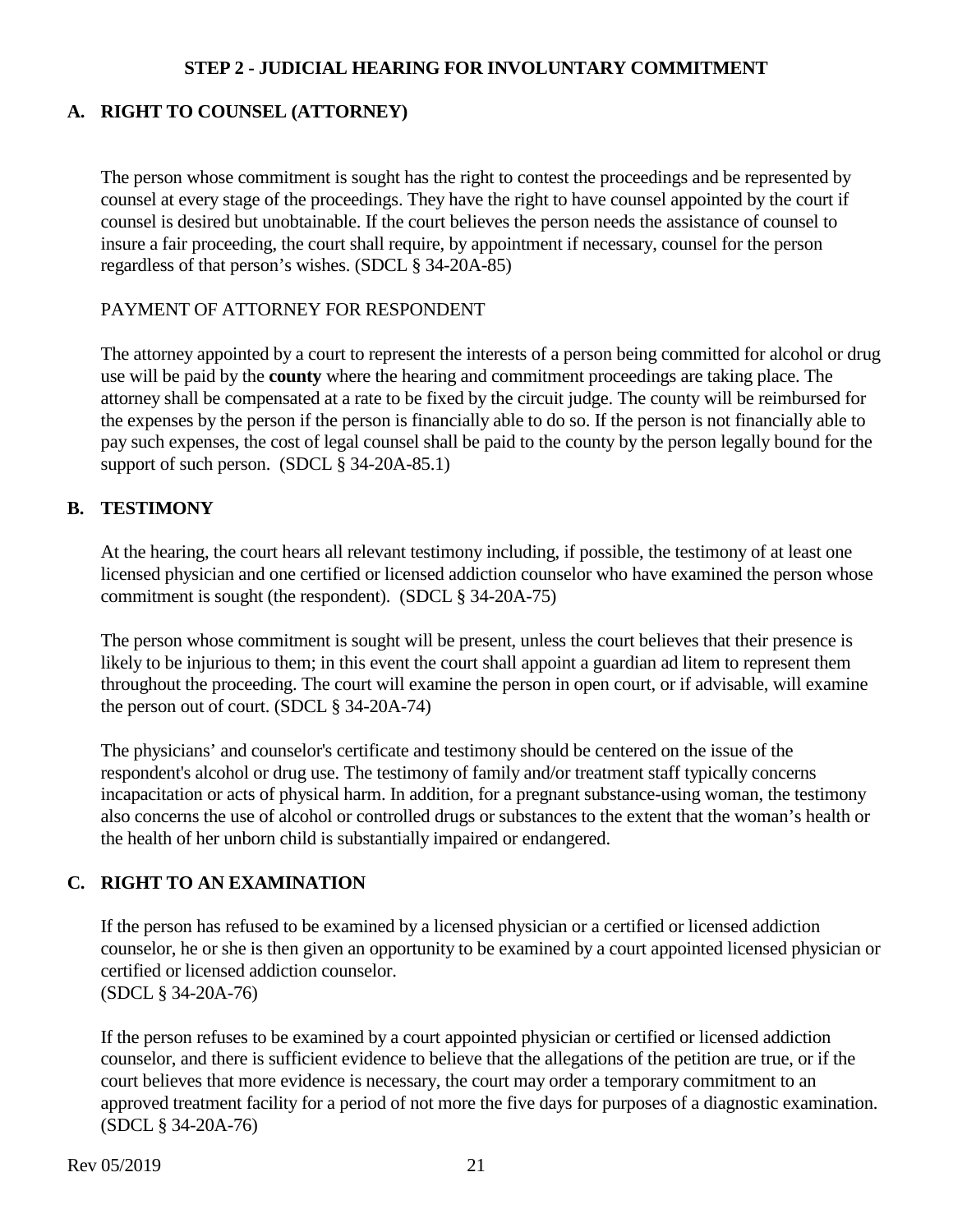#### SERVICES PAYMENT

A licensed physician or certified or licensed addiction counselor appointed by the court to examine and assess a person for the purpose of involuntary commitment will be paid by the county where the hearing and commitment proceedings take place. The physician or counselor will be compensated for such services in an amount fixed by the circuit judge. The county will be reimbursed for such expense by the person if the person is financially able to do so. If the person is not financially able to pay such expense, the cost of physician or counselor examination shall be paid to the county by the person legally bound for the support of such person if financially able to do so. (SDCL § 34-20A-76.1)

# **STEP 3 - THE INVOLUNTARY COMMITMENT**

# **A. FINAL DETERMINATION**

Upon hearing all relevant evidence, including the results of any diagnostic examinations, the court finds that grounds for involuntary commitment have been established by "clear and convincing proof," it shall make an order of commitment to any appropriate accredited/approved treatment facility. The court may not order a commitment of a person unless it determines the proposed facility is able to provide adequate, appropriate, and beneficial treatment. (SDCL § 34-20A-77)

#### ADMISSION IMPOSSIBLE, TEMPORARY PROVISION

If it is shown to the satisfaction of the court that a committed person may not at once be admitted to the approved facility, and may not with safety, be allowed to go at liberty, the court requires the patient be provided for until admission can be accomplished, or until the occasion no longer exists. In any event, the patient may not be detained more than thirty days. (SDCL § 34-20A-77.1)

For example, if the court orders a commitment of a person to the Human Services Center in Yankton, but admission to the facility may not occur immediately and the person is incapable of safely awaiting treatment outside of a facility, the court may require the person be provided for at an approved treatment facility in Sioux Falls.

#### PAYMENT

If treatment of a person involuntarily committed is provided by an approved treatment facility, the payment for treatment may be assessed to the individual, to legally responsible relatives, to a guardian, to the county of residence if indigent or billed to the Division through a contract with the approved treatment facility. The payment for treatment of a person involuntarily committed to an accredited treatment facility will be assessed to the individual, legally responsible relatives or guardians. The payments for treatment of a person involuntarily committed to the Human Services Center is subject to the requirements found in SDCL § 27A-13. Payment for treatment also applies to the temporary placement of an involuntarily committed person to an approved facility while awaiting admission to the court-ordered facility. (SDCL § 34-20A-89)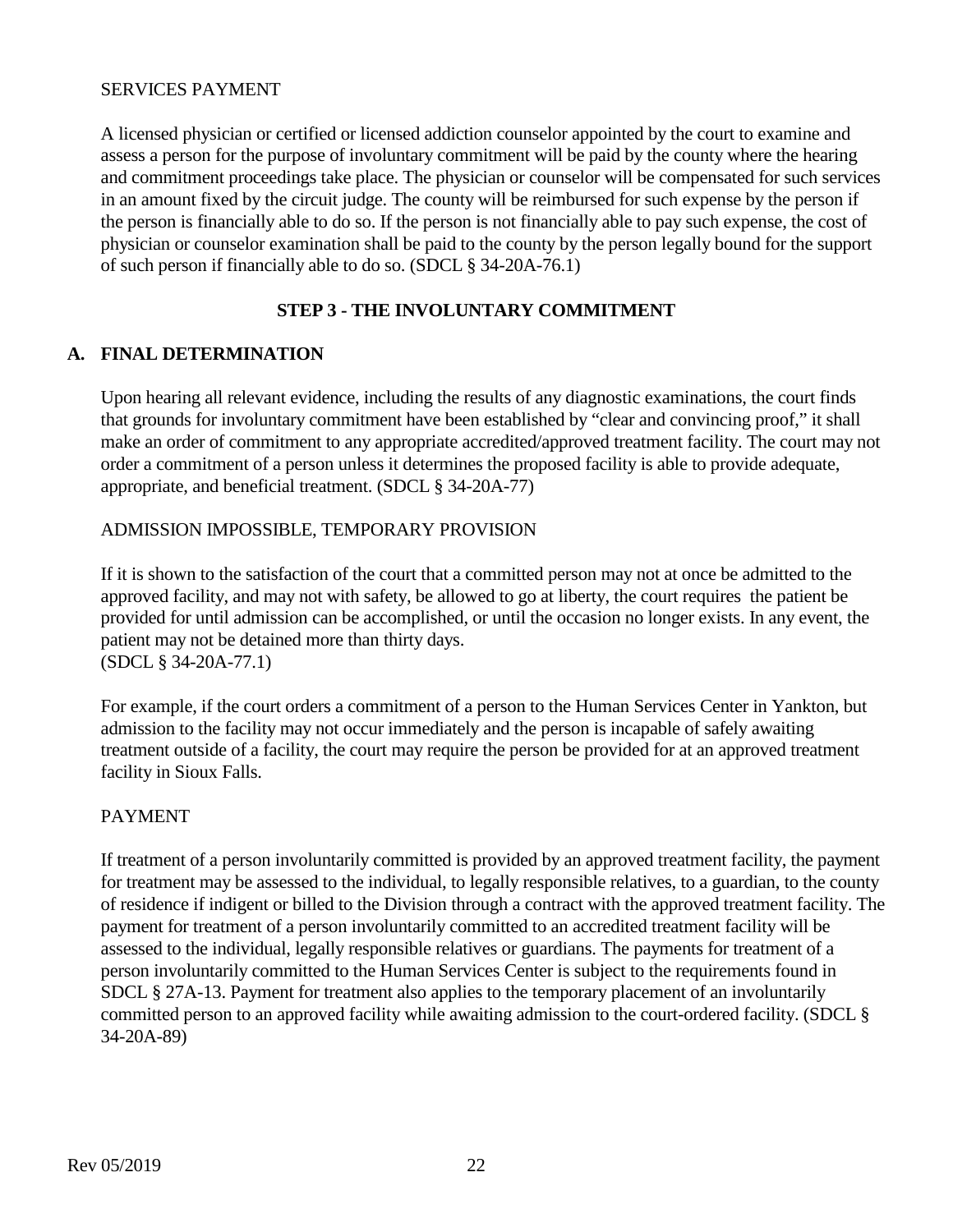#### **B. LENGTH OF COMMITMENT**

A person involuntarily committed shall remain in the custody of the treatment facility for a period not to exceed 90 days unless discharged sooner. (SDCL § 34-20A-81)

# **C. TRANSFER**

A person involuntarily committed shall remain in the custody of the facility for the period of commitment. The facility has the statutory right to delegate physical custody of the person from one accredited treatment facility to another if a transfer is advisable based on the committed person's treatment needs. A written report will state the reasons why a transfer to another facility or program is necessary to meet the treatment needs of the committed person. Notice of the transfer and the reasons therefore shall be given to the court, the person's attorney, and the person's immediate family, subject to rules of confidentiality. (SDCL § 34- 20A-78)

Since the commitment by the court is to the custody of a facility, the court should gather information concerning the best possible treatment for the person prior to making the commitment order. Not only is the person's needs a consideration when determining place of commitment, but also the needs of the family and the facility's services should be taken into consideration.

# **D. TRANSPORTATION**

Upon commitment, the county sheriff may assist in the transportation of the committed person to the approved facility. Family, neighbors, friends, AA sponsor, or other interested persons may also bring the person to the facility.

#### **E. TREATMENT PLAN**

It is not the court's responsibility to designate an appropriate course of treatment. A committed person will be treated in accordance with the Division of Behavioral Health standards and requirements for accredited/approved treatment facilities.

#### **F. VIOLATION OF THE COMMITMENT ORDER**

When a committed client leaves a facility without being properly discharged, this violation should be reported to the circuit court who issued the commitment order. The court may then issue a bench warrant for the apprehension of the person. Once apprehended, the person can be held in contempt of court or the court will take other appropriate action.

#### HABEAS CORPUS

A committed person may at any time seek to be discharged by the issuance of a writ of Habeas Corpus. (SDCL § 34-20A-87)

#### **G. DISCHARGE AFTER 90 DAYS**

A committed person, unless discharged sooner, will be automatically discharged after 90 days, unless a recommitment order is obtained from the court before the expiration of the commitment period. By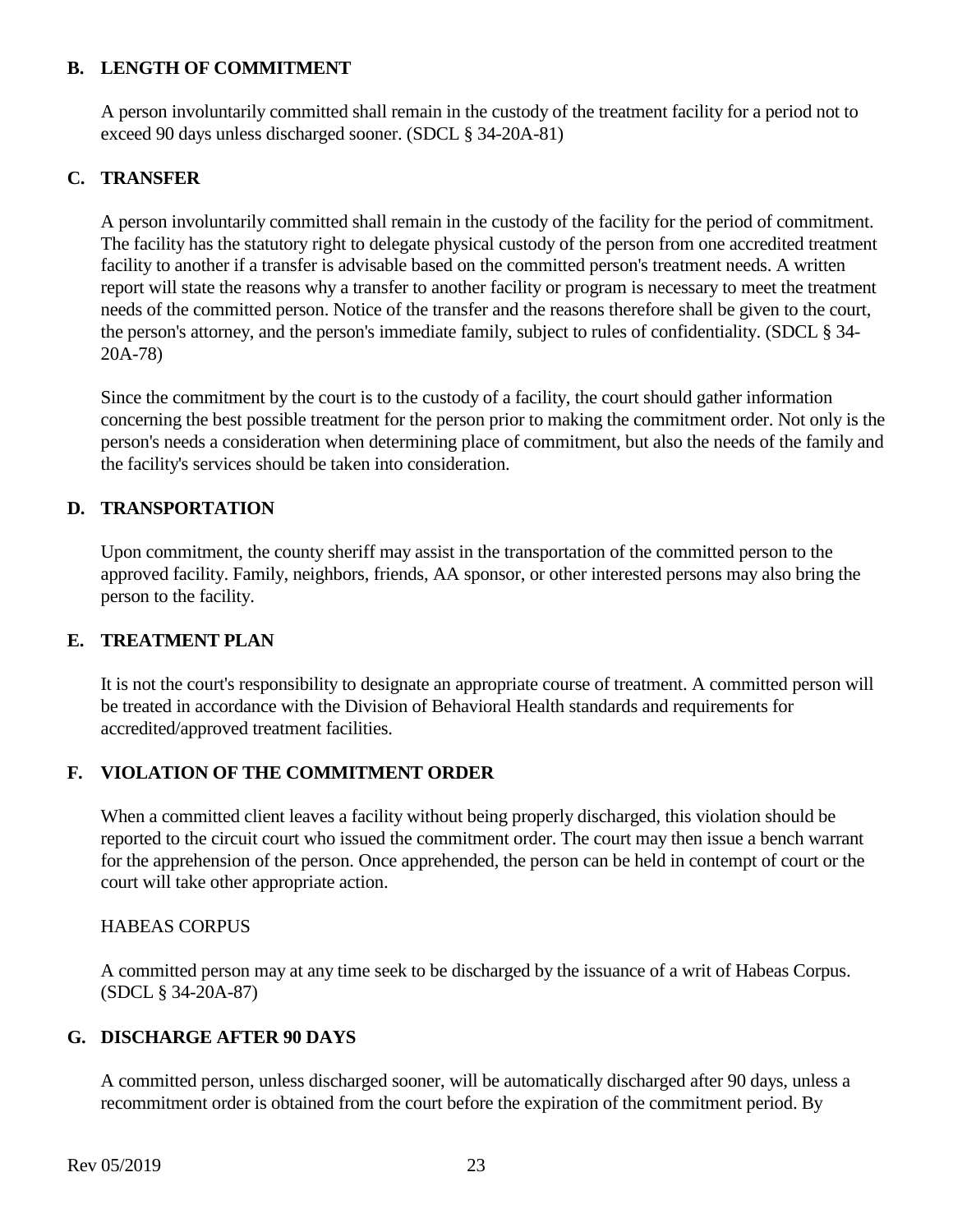requiring an automatic discharge after 90 days, the statute guarantees that a committed person's condition will be reviewed by the Court before detention may be continued. (SDCL § 34-20A-81)

# **STEP 4 - INVOLUNTARY RECOMMITMENT**

# **A. WHO MAY FILE**

Only the administrator, or an authorized designee of the facility where the person is committed, may petition the court for a recommitment order, using the same grounds of the first involuntary commitment. The administrator should contact the court no later than the day 80 of the 90 day commitment order, to insure that the proper paperwork, service, and testimony can be completed before the 90 day period expires. (SDCL § 34-20A-81)

# **B. GROUNDS FOR RECOMMITMENT**

The recommitment petition will be based on the same grounds as those for involuntary commitment as outlined on page 19, STEP 1, D. of this manual. (SDCL § 34-20A-70)

# **C. LENGTH OF RECOMMITMENT**

The court may issue an order for recommitment for a further period of 90 days, unless sooner discharged. In addition, the administrator of the facility or authorized designee may seek a second recommitment on the same grounds as those for the original involuntary commitment, for an additional 90 days. Thus, a person could be initially involuntarily committed for 90 days, and twice recommitted for periods not exceeding 90 days for a potential total period of 270 days of court-ordered treatment; only two recommitment orders are permitted.

(SDCL §§ 34-20A-81, 34-20A-82, 34-20A-83)

# **D. PHYSICIAN OR COUNSELOR'S CERTIFICATE**

The petition for recommitment must be accompanied by a licensed physician or a CAC or LAC. The physician or the counselor must have examined the person within two days before submission of the petition to the court, unless the person whose recommitment is sought has refused to submit to a medical examination or counselor assessment. This refusal will be stated in the petition. The certificate shall set forth the physician's or the counselor's findings in support of the allegations of the petition. A physician or counselor employed by the admitting facility is not eligible to provide certification. (SDCL § 34-20A-72)

#### **E. THE RECOMMITMENT PROCEEDINGS**

Upon the filing of a recommitment petition, the court shall fix a date for hearing no later than ten days, excluding Saturdays, Sundays, and legal holidays, after the date the petition was filed. A copy of the petition and of the notice of the hearing, including the date fixed by the court, shall be served on the petitioner, the person whose recommitment is sought, his or her next of kin if other than the petitioner, the original petitioner if different from the recommitment petitioner, at least one parent or legal guardian if a minor, and any other person the court believes advisable to be notified. At the hearing, the court shall proceed as outlined in STEP 2, page 21. Note that a guardian ad litem may be appointed, if the person's presence in likely to be injurious to his or her health. (SDCL § 34-20A-84)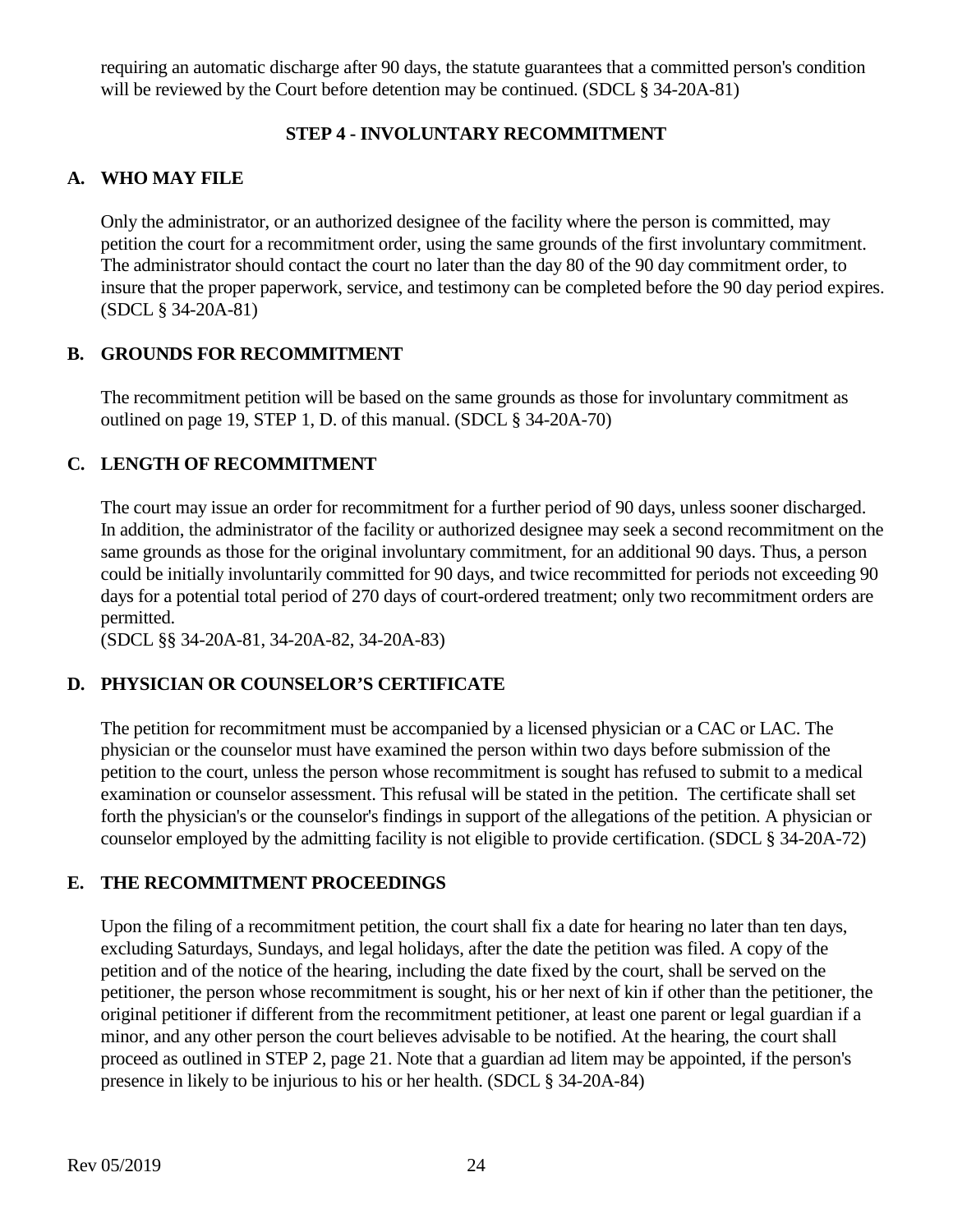#### **STEP 5 - DISCHARGE FROM INVOLUNTARY COMMITMENT**

#### **A. DISCHARGE UPON EXPIRATION OF COURT ORDER**

Unless recommitted, a person committed must be discharged by the facility no later than 90 days after the person has been physically placed in a commitment facility, unless recommitted for a second time (SDCL §§ 34-20A-81 34-20A-82)

#### **B. STATUTORY CONDITIONS FOR EARLY DISCHARGE**

A person committed to the custody of a facility for treatment shall be discharged at any time if either of the following conditions are met:

- 1. In case of commitment on the grounds of likelihood of infliction of physical harm upon self, or another, that the likelihood of such harm no longer exists;
- 2. In the case of commitment on the grounds of the need of treatment and incapacity, that the incapacity no longer exists, further treatment will not be likely to bring about significant improvement in the person's condition, or treatment is no longer adequate or appropriate; (SDCL § 34-20A-80)
- 3. In the case of commitment of a pregnant substance user on the grounds of the likelihood of endangerment to her health, or the health of her unborn child, the likelihood of such endangerment no longer exists.